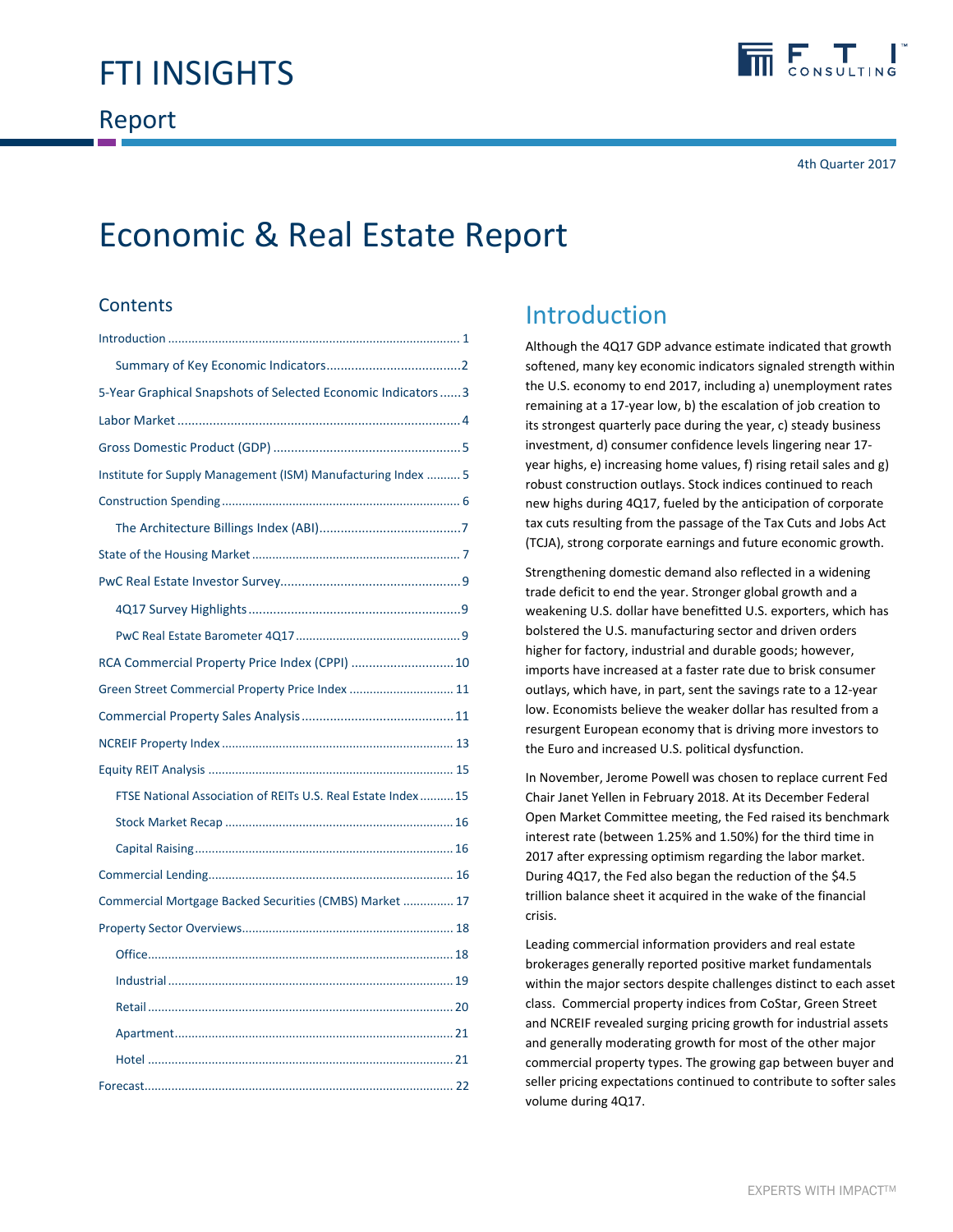<span id="page-1-0"></span>Real estate debt market conditions remained favorable during 4Q17. CMBS issuances increased to their highest level since 4Q17 while CMBS delinquencies further declined. According to the Mortgage Bankers Association, commercial and multi‐family loan lending escalated from the prior quarter and year, but the Fed reported demand for CRE loans was largely unchanged. Sustained investor demand allowed capital raising by REITs to increase more than 30.0% year‐over‐year (YoY).

# Summary of Key Economic Indicators

- **GDP Growth Slows** The advance estimate showed that 4Q17 U.S. GDP increased at a 2.6% seasonally adjusted annualized rate, down from 3.2% in 3Q17.
- **No Change in Unemployment Rate.** Despite job gains, the December unemployment rate remained at 4.1% for the third consecutive month.
- **Job Openings Decline.** Despite more workers increasingly leaving jobs, indicative of greater confidence in finding new positions, job openings fell to a seven‐month low in December. Still, there were about 5.8 million job openings at the end of December, a 4.9% YoY increase.
- **Employment Cost Index (ECI) Surges**. Total employment costs, including wages and benefits, increased 2.6% in 2017, matching the 2015 increase. Of significance, this represented the strongest growth since 2008. Strength was evident in private sector where wages and salaries posted a 2.8% YoY increase, matching the best gain of this current economic expansion.
- **Small Business Optimism Falls.** According to the NFIB Small Business Optimism Index, small business confidence declined in December from the record high level of the prior month. Recent weakness was largely driven by declines in expected business conditions, but more business owners reported escalating sales during the month. It was reported that staffing challenges remain a concern.
- **Consumer Confidence Slips.** Although December's consumer confidence, as measured by the Conference Board and University of Michigan Index, pulled back, readings remain at historically high levels.
- **Dodge Momentum Index (DMI) Increases**. After recording its third consecutive month of gains, the DMI is at its highest level of the current expansion. The latest reading indicated escalating demand for non‐residential projects. Month‐over‐month (MoM) the institutional building component increased 10.4 points and the commercial building component rose 1.2 points.
- **The Leading Economic Index (LEI) Rises**. In December, the LEI increased 0.6%, marking the 16th consecutive monthly

rise. The gains among the leading indicators were widespread, but were mostly driven by strength in new manufacturing orders, improving stock markets and financial conditions.

- **Retail Sales Increase.** Retail sales rose 0.4% in December, the fourth consecutive monthly gain. During 4Q17, retail sales increased 5.5% YoY, driven by the strongest holiday season since 2010 (National Retail Federation). Total 2017 retail sales increased 4.2% YoY and reflected the strongest year for sales growth since 2014. In 2017, sales at non‐ store retailers, mostly online‐shopping outlets, also increased 12.7% from the prior year.
- **Consumer Inflation Slows**. The headline Consumer Price Index (CPI) increased 0.1% in December, following a 0.4% rise in November, which was primarily due to a 2.7% decline in gasoline prices. Core inflation, which strips out food and energy prices, rose 0.3% in December, its largest gain since January 2017, and has increased 1.8% during the past 12‐ month period.
- **Industrial Production Rises.** U.S. industrial output increased 0.9% in December, primarily due to a surge in demand for heating. Manufacturing output, accounting for more than 70% of industrial production, rose at a 7.0% rate in 4Q17, the largest gain since 2Q10. For all of 2017, industrial output increased 1.8%, its first gain since 2014.
- **Durable Goods Orders Increase.** Driven by a 55.3% increase in orders for military aircraft and a 15.9% jump in civilian‐ airplane orders, U.S. durable goods orders increased 2.9% in December, the largest gain in six months. During 2017, durable‐goods orders increased 5.8% YoY.
- **Factory Orders Rise.** For the fifth consecutive month, factory orders increased. December's 1.7% advance was fueled by sharply higher sales of defense and non‐defense aircrafts and parts. YoY, factory orders were up 8.4%. Of concern, core capital goods (non‐defense capital goods excluding aircrafts) fell 0.6% in December.
- **ISM Nonmanufacturing Index Declines.** Although the service sector index fell in December, primarily due to the slowdown in new orders, the index still signaled moderate growth to end the year.
- **Consumer Borrowing Stays strong.** In December, consumer credit increased \$18.4 billion, driven by a 6.0% increase in revolving credit (credit cards) to its highest level on record. During 4Q17, consumer credit increased at a 7.7% annual rate, the strongest pace of the year.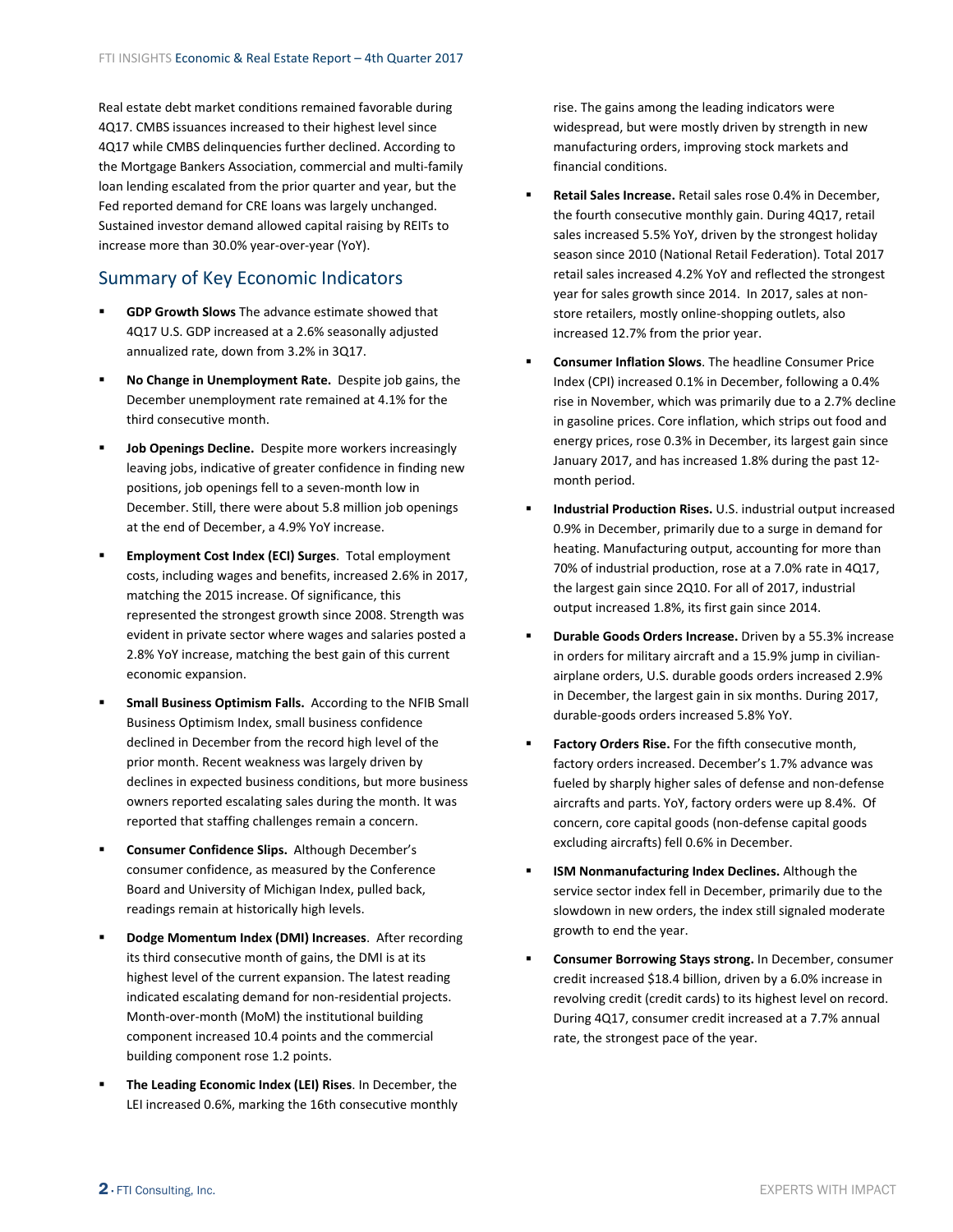# <span id="page-2-0"></span>5‐Year Graphical Snapshots of Selected Economic Indicators

The following charts depict historical trends for several key economic indicators.

### Effective Federal Funds Rate

#### **Historic and Current Figures**



Source: St. Louis Federal Reserve Board

## Inflation ‐ All Urban Consumers – (CPI‐U)

### **Historic and Current Figures (YoY)**



Source: St. Louis Federal Reserve Board

### 10‐Yr Treasury Rates

### **Historic and Current Figures**



Source: St. Louis Federal Reserve Board

### Trade Weighted U.S. Dollar Index (DTWEXB)

### **US Dollar Value Against Major U.S. Trading Partners**



Source: St. Louis Federal Reserve Board

### West Texas Intermediate (WTI) Crude Oil Prices

**Price Per Barrel**



Source: St. Louis Federal Reserve Board

### Dow Jones and S&P 500 Averages

#### **Historic and Current Figures (Closing Average for Day)**



Source: Yahoo Finance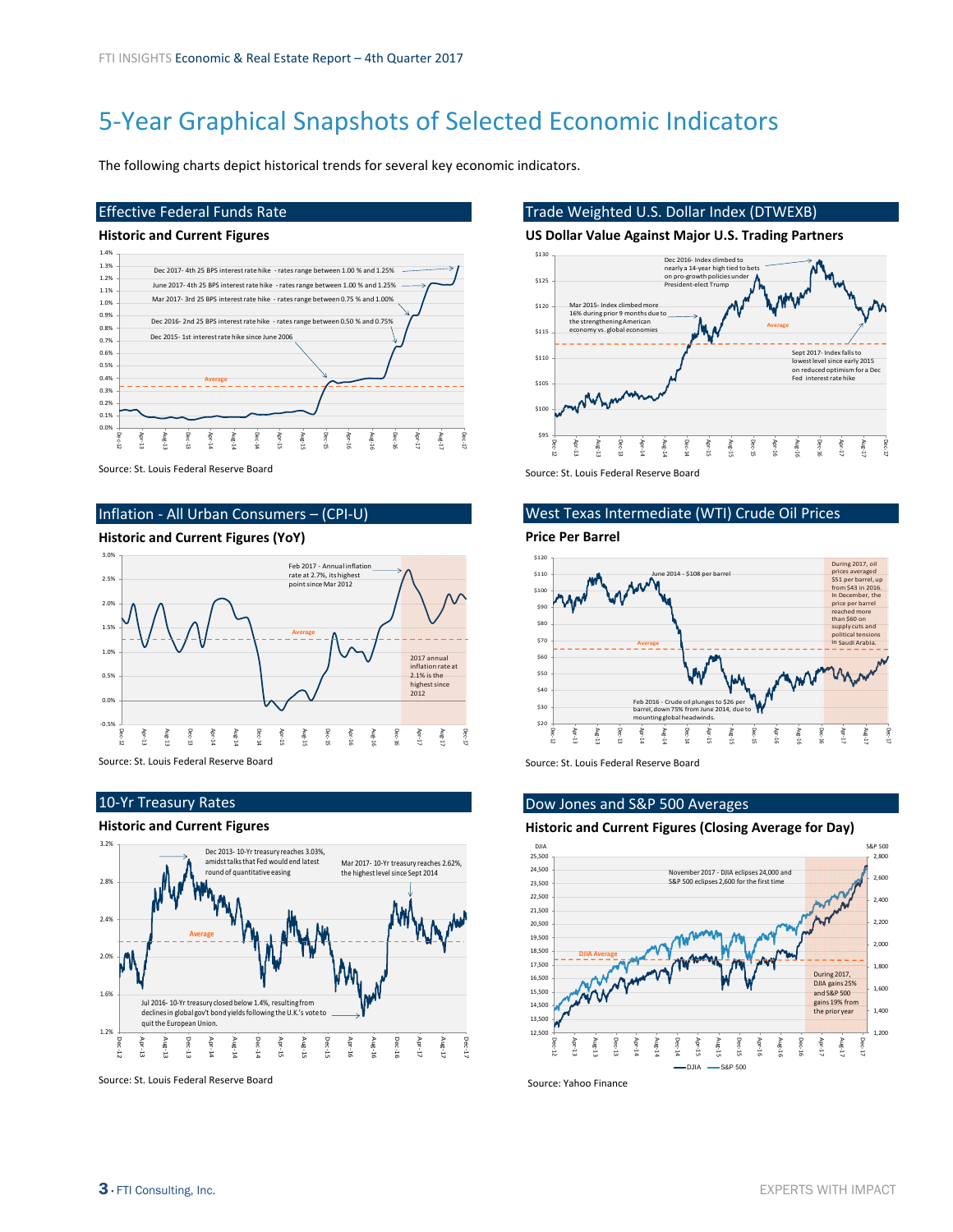# <span id="page-3-0"></span>Labor Market

Despite a hiring slowdown at the end of 2017, labor market fundamentals remain favorable. During December, employers added 148,000 jobs, which marked the 87th consecutive month of job growth. During 4Q17, job gains averaged 204,000 per month. A total of 2.06 million jobs were added to the economy in 2017, marking the seventh straight year of more than 2 million job additions. As the economy trends toward full employment, economists believe it is reasonable to experience a slowdown in job gains.

Employment gains were broad‐based during 2017, as the professional and business services sector added 527,000 positions, followed by job gains within the education and health services (+438,000), leisure and hospitality (+306,000) and construction (+210,000) sectors. After posting job losses in 2016, the manufacturing sector added 196,000 positions and 59.000 new jobs were created within the mining and logging sector. The pace of government job additions slowed from 201,000 to 42,000 during and information services was the only sector to shed jobs (40,000).

The ADP National Employment Report showed a gain of 220,000 non‐farm private sector jobs during 4Q17, including an increase of 250,000 in December. During 2017, a monthly average of 212,000 non‐farm, private jobs were created, eclipsing the 181,000‐monthly pace of 2016.

The December unemployment rate remained at 4.1% for the third consecutive month, staying at its lowest level since December 2000. The December U‐6 rate, a broader measure of unemployment that includes Americans in part‐time jobs or not looking for work, registered 8.1% and has declined 100 BPS YoY. In December, average hourly earnings rose modestly and annual wage growth increased 2.5%. Despite the addition of two million jobs, the labor force participation rate held steady at 62.7% during the past year and continues to trend near a 40‐year low.

Below is a comparison of industry employment during the past five years.

#### U.S. Non‐Farm Employment by Industry

### **Historic and Current Figures (thousands)**

| <b>Industry Sector</b>             | Dec.2017          | Dec. 2012         | <b>Total</b> | Percent  |
|------------------------------------|-------------------|-------------------|--------------|----------|
|                                    | <b>Employment</b> | <b>Employment</b> | Change       | Change   |
| Construction                       | 6.993             | 5.724             | 1.269        | 22.2%    |
| Prof & Bus. Services               | 20,943            | 18,158            | 2,785        | 15.3%    |
| Leisure & Hospitality              | 16,050            | 13,978            | 2,072        | 14.8%    |
| <b>Educ. &amp; Health Services</b> | 23.309            | 20.932            | 2.377        | 11.4%    |
| <b>Financial Activities</b>        | 8.498             | 7.826             | 672          | 8.6%     |
| Trade. Trans & Utilities           | 27.448            | 25.631            | 1,817        | 7.1%     |
| Other Services                     | 5.810             | 5.452             | 358          | 6.6%     |
| Manufacturing                      | 12,539            | 11,960            | 579          | 4.8%     |
| Government                         | 22.341            | 21.887            | 454          | 2.1%     |
| Information                        | 2.722             | 2.676             | 46           | 1.7%     |
| Mining and Logging                 | 727               | 848               | (121)        | $-14.3%$ |
| <b>Total Nonfarm</b>               | 147.380           | 135.072           | 12.308       | 9.1%     |

Source: Bureau of Labor Statistics

As shown below, the unemployment rate has declined 370 BPS since December 2012. The current unemployment rate is 160 BPS below the 5.7% average recorded between December2012 and 2017 and has been below 5% for the past 15 months.



Consumer confidence indices are considered key indicators of economic conditions.

**The Conference Board.** After reaching a 17‐year high in November, consumer confidence fell in December, largely due to the drop in the expectations component. The cutoff for the survey was December 15th and the impact of the proposed tax reform package increased uncertainty and likely weighed on consumers' outlooks. On the positive, Lynn Franco, Director of Economic Indicators at The Conference Board, indicated that consumers' assessment of current conditions improved moderately and consumers' expectations remain at historically strong levels, suggesting economic growth will continue throughout 2018.

**University of Michigan Index.** Despite falling in December, the average level of consumer sentiment for 2017 was the highest since 2000. Positive sentiment regarding current economic conditions was offset by a slight increase in uncertainty about future economic conditions. Despite remaining unchanged, buying plans for motor vehicles and large‐ticket items are at favorable levels as the net assessment of current household finances stands a 17‐year high.

Below are consumer confidence trends since December 2012.

### Consumer Confidence Overview

**Historic and Current Figures (thousands)**



Source: Conference Board, University of Michigan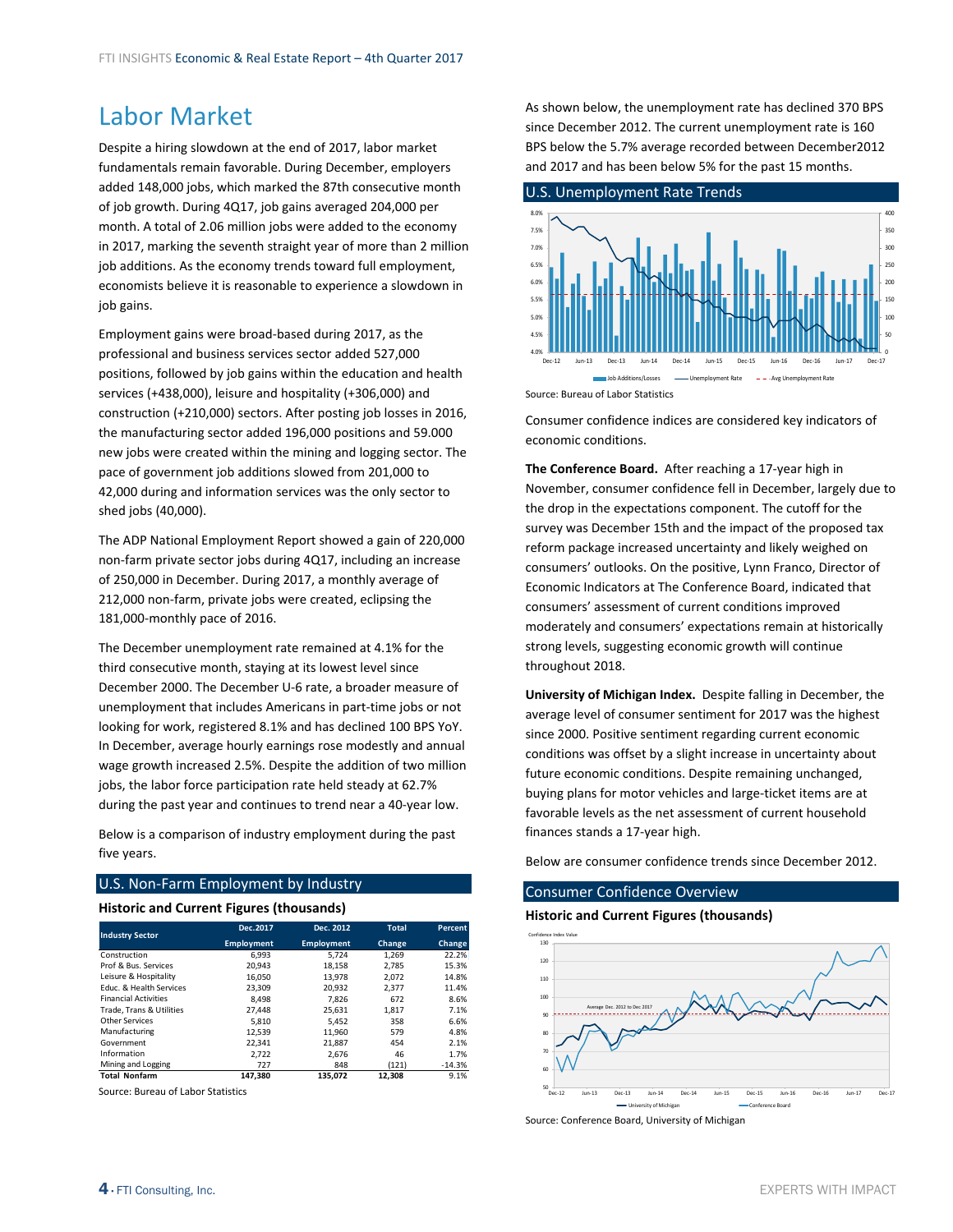# <span id="page-4-0"></span>Gross Domestic Product (GDP)

The advance estimate of 4Q17 GDP showed that the U.S. economy slowed to end 2017, growing at a seasonally adjusted annualized rate of 2.6% after advancing 3.2% in 3Q17. For 2017, GDP expanded 2.3%, up from 1.6% last year, but lower than 2.9% growth recorded in 2015.

Although annual growth was held back by a weak first quarter, consumer momentum remained strong throughout 2017. Consumer spending advanced 3.8% during 4Q17, up 2.2% from the prior quarter and reflecting the strongest pace since 2Q16. Outlays on durable goods increased from 8.6% to 14.2%, marking the third consecutive quarter of strong growth, while spending advances on non‐durable goods improved from 2.3% to 5.2% and service spending rose from 1.1% to 1.8%.

Growth in non‐residential fixed investment, a measure of corporate business spending, increased from 4.7% from 6.8% in 4Q17, driven by a 10.8% increase in business equipment spending, which was the strongest pace since 3Q14. Businesses have ramped up their outlays, partly driven by a recovery in oil drilling and a resurgent global economy. Investment jumped more modestly in structures and intellectual property products such as software and research and development.

Several indicators held back momentum to end the year, including a widening trade gap. A significant increase in imports (13.9%), the largest since 3Q10, was fueled by strong consumer spending and more than offset a 6.9% rise in exports, which benefitted from a weak dollar. Reduced inventory accumulation, spurred by a strong holiday season, also restrained growth during the quarter. It was reported that the values of inventories fell by \$29 billion during 4Q17.

#### **Other 4Q17 GDP Key Trends**

- Homebuilding rebounded after contracting for two straight quarters as residential investment increased 11.6%, its strongest advance since 2Q15.
- Overall government spending increased for second consecutive quarter and the 3.0% recorded growth was the fastest pace since 2Q15. Federal outlays increased 3.0%, driven by a 6.5% advance in defense spending. State and local government expenditures grew 2.6%.
- Inflation increased as the personal consumption expenditures index, excluding food and energy, advanced 1.9%, its quickest pace of growth in more than a year.
- Of concern, the personal savings rate declined to 2.6%, the lowest level since 2005 and the third‐lowest on record.
- Disposable personal income accelerated to a 3.9% growth rate in 4Q17, up 2.1% from 3Q17.

The following chart summarizes U.S. GDP growth since 4Q12.

### Gross Domestic Product

**Quarter‐to‐Quarter Growth in Real GDP**



# Institute for Supply Management (ISM) Manufacturing Index

Manufacturing activity accelerated during 4Q17 as the headline Purchaser's Manufacturing Index (PMI) increased to its second‐ highest reading of 2017 in December. Driven by steady consumer spending, increased domestic business spending and an improving global economy, 2017 marked the strongest year for manufacturing conditions since 2004. Of the 18 manufacturing industries tracked, 16 reported growth. The only two industries reporting contraction during the period included wood products and textile mills.

Numerous indicators signaled a strengthening manufacturing sector. New orders, commonly viewed as the leading economic driver of manufacturing growth, reached its highest level since January 2004 and growth in production reached its highest reading since May 2010. Customer inventories fell, indicating that stockpiles were declining at a faster pace.

Firms were most concerned with the difficulty of finding highly skilled labor and the payment of higher wages required to attract such talent.

ISM member respondents were mostly positive regarding business conditions. Sentiment generally reflected increased sales activity, positive business conditions and rising domestic and international sales. Headwinds generally reflected difficulty in finding qualified labor and commodity pricing pressures.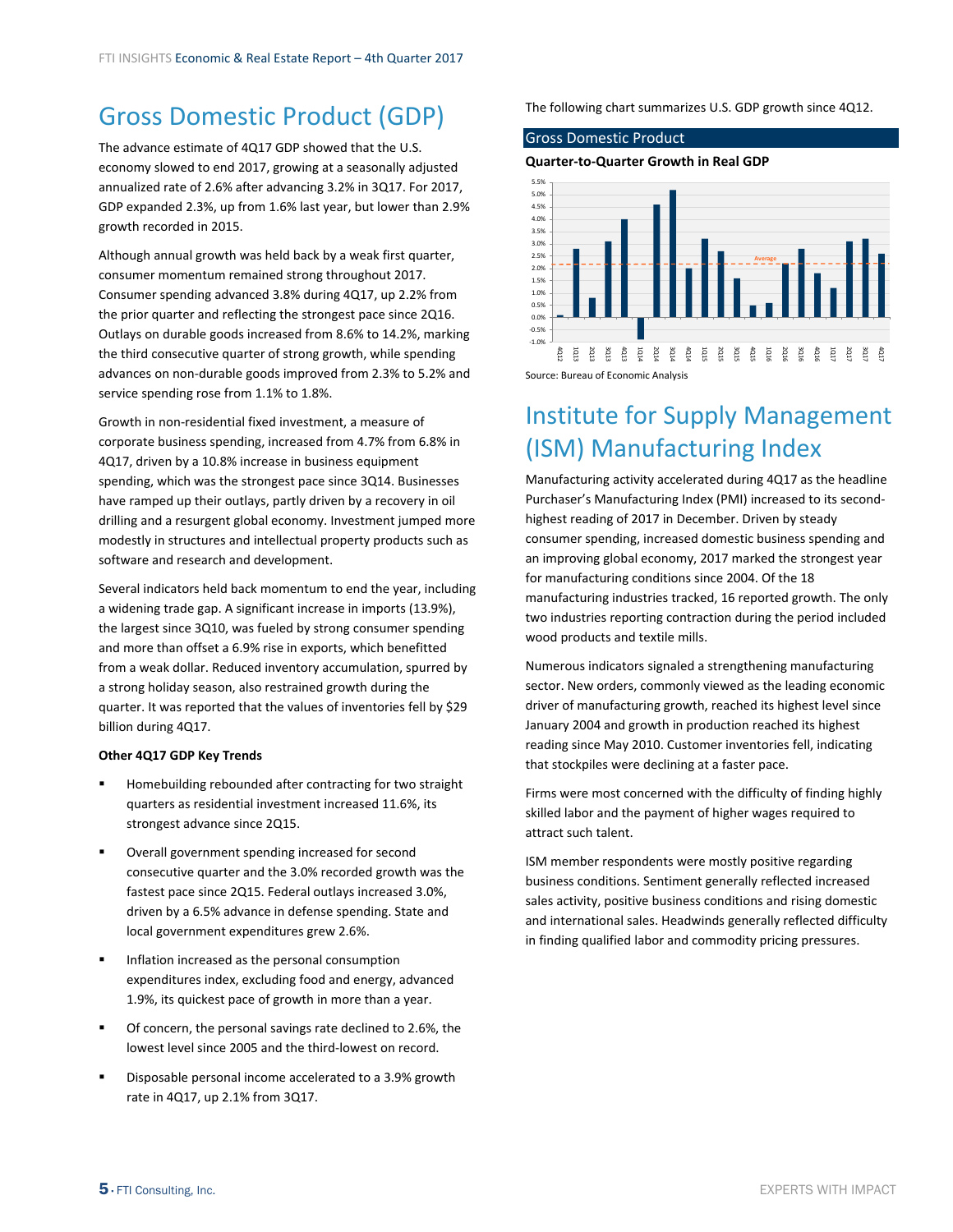<span id="page-5-0"></span>The graph below shows fluctuations within the PMI since December 2013.



The following summarizes key components of the ISM Index.

- **Purchasing Managers' Index (PMI).** A reading above 50.0% indicates that the manufacturing economy is generally expanding; below 50.0% indicates that it is generally contracting. Manufacturing has expanded for 16 consecutive months. The PMI has averaged 57.6% over the past 12 months, ranging from 54.8% to 60.8% and the December reading was 59.7%.
- **New Orders Index.** A New Orders Index above 52.1%, over time, is generally consistent with an increase in the Census Bureau's series on manufacturing orders. The index increased 5.4% to 69.4% in December, as growth was recorded for the 16th consecutive month.
- **Production Index.** An index above 51.0%, over time, is generally consistent with an increase in the Fed's industrial production figures. The index increased 1.9% in December to 65.8%, marking the 16th consecutive month of growth.
- **Employment Index.** An Employment Index above 50.6%, over time, is generally consistent with an increase in manufacturing employment. Although a decrease of 2.7% sent the index to 57.0%, growth was recorded for the 15th consecutive month in December.
- **Prices index.** A Prices Index above 52.4%, over time, is generally consistent with an increase in the BLS Producer Price Index for Intermediate Materials. In December, an increase of 3.5% raised the index to 69.0%. Raw materials prices have increased for 22 straight months.
- **Supplier Delivery Index.** A reading below 50.0% indicates faster deliveries, while a reading above 50.0% indicates slower deliveries. The delivery performance of suppliers registered 57.9% in December, marking the 20th consecutive month of slowing supplier deliveries.

# Construction Spending

In December, U.S. construction spending grew 0.7% to a record high annualized level, marking the fifth consecutive monthly gain. The latest advance was driven by record‐high investment in private construction projects and a rebound in federal government outlays. During 2017, total construction spending grew 3.8% from the prior year to \$1.23 trillion. While spending on residential projects advanced by 10.4% during 2017, outlays fell 0.6% for non‐residential projects.

#### **Private Construction**

- Comprising 77.0% of total construction expenditures, outlays increased 0.8% in December to a record high of \$963 billion and advanced 2.1% YoY.
- Outlays on residential projects increased 0.5% in December to the highest level since March 2007. YoY, residential spending increased 6.2%. Outlays on new, single-family home projects advanced 8.7 YoY in comparison to 4.6% YoY gain for new multi‐family homes.
- YoY, non-residential construction spending fell 2.5%. Spending on commercial projects increased (5.7%), while spending on office and manufacturing projects declined (5.0% and 11.7%).

### **Public Construction**

- Institutional outlays increased 0.3% in December and grew 4.4% YoY. Spending on residential projects fell 1.3% in December, but still advanced 4.1% YoY.
- YoY, non-residential expenditures increased 4.4%. Of note, spending on office and commercial projects increased 14.3% and 4.3%, respectively.

The following chart highlights annualized residential and non‐ residential construction outlays since December 2012. During 2017, the variance tightened for most of the year before rising during 4Q17.

### U.S. Construction Spending

**Value of Construction (Seasonally Adjusted Annual Rate)**



Source: U.S. Census Bureau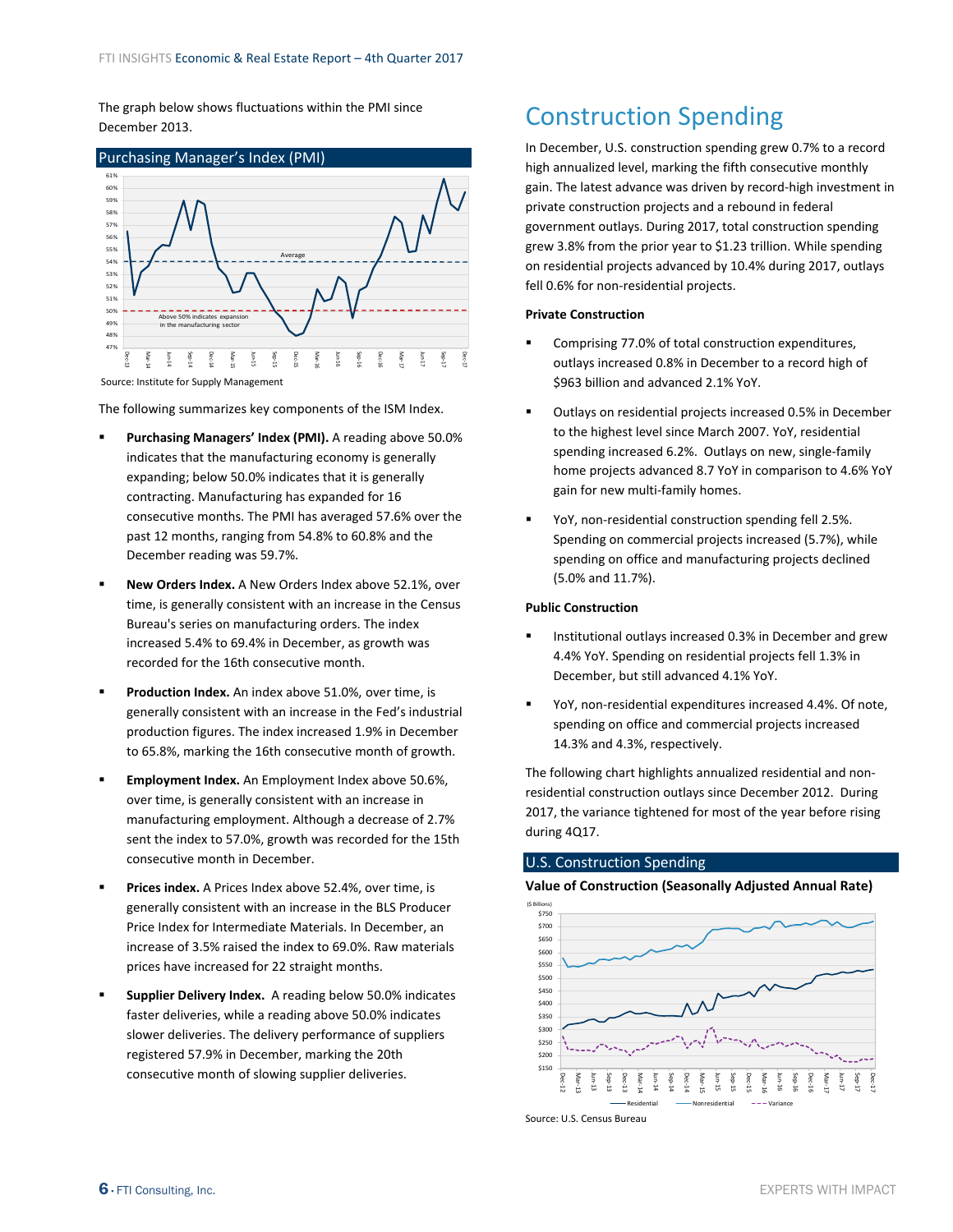# <span id="page-6-0"></span>The Architecture Billings Index (ABI)

The Architecture Billings Index (ABI) is a diffusion index derived from the monthly Work‐on‐the‐Boards survey, conducted by the American Institute of Architects (AIA) Economics & Market Research Group. The ABI is a leading economic indicator of non‐ residential construction activity, reflecting an approximate nine to twelve‐month lag time between architecture billings and construction spending. Any measure below 50 indicates a decline in firm billings from the prior month and a score above 50 indicates an increase in firm billings from the prior month.

- Demand for design services remained strong to end the year as the ABI averaged 53.2 during 4Q17. During 2017, architecture firms reported increases in billing for 10 out of 12 months.
- New design contracts and project inquiries remained robust to end 2017 as firms reported work backlogs of about six months in December, indicating that the pipeline of work will remain strong into the foreseeable future.
- For the fifth consecutive year, billings growth was reported during every month of 2017 in the South region of the U.S. Following a modest slowdown during the summer, business conditions improved in the West while growth remained strong in the Midwest to close the year. Firms in the Northeast reported a modest decline in billings and generally witnessed softer conditions than other regions.
- **In December, billings growth was positive in all** specializations/sectors, and strongest in the residential (55.4) and commercial/industrial (54.0) sectors.
- Chief concerns among participants included increasing firm profitability, finding qualified labor, the negotiation of project fees, the management of the rising costs of running a firm, and the identification of new clients and markets.

The following graph shows fluctuations within the ABI on a national level and by U.S. region since December 2016.

#### 46 47 48 49 50 51 52 53 54 55 56 57 58 Dec‐16 ام<br>ا 5 Feb‐17 ا<br>Mar 5 Apr5 May5 5 5 Jul‐17 Aug5 Sep5 o<br>F 5 Nov5 Dec‐17 (ABI Index Value) National Billings - Northeast - Midwest - South - West

### Architectural Billings Index (ABI)

Source: The American Institute of Architects

# State of the Housing Market

Although existing home sales softened to end the year, U.S. housing market fundamentals remained robust during 2017, lifted by a strong labor market, favorable interest rates and healthy gains in disposable income; however, as strong buyer interest continued to boost demand for housing, the lack of supply, constrained by rising construction and lot development costs, has driven up home prices which has led to an unbalanced U.S. housing market.

The National Association of Realtors (NAR) reported that existing home sales moderated for the first time in five months, falling 3.6% in December. Still, existing home sales increased 1.1% YoY during 2017 to a 5.51 million pace, marking the strongest year since 2006. Home sales were limited during the year by supply shortages, specifically at the lower-end of the market, which has resulted in growing affordability issues. NAR reported that the total inventory of existing homes fell 10.3% YoY, the 31st consecutive monthly YoY decline, to a 3.2‐month supply, which represents the lowest level since the NAR began tracking this metric in 1999.

Below are several key points pertaining to the housing market.

- Median existing home prices increased 5.8%, which marked the 70th consecutive month of YoY price gains. Low mortgage rates and a strong economy have supported elevated home pricing levels.
- According to Freddie Mac, the average commitment rate for a 30‐year, conventional, fixed‐rate mortgage increased to 3.95% in December. The average rate for 2017 was 3.99%.
- According to ATTOM Data Solutions, 2017 foreclosure filings declined 27.0% YoY to the lowest level since 2005 and are down 76.0% from the 2010 peak.
- The NAR reported that distressed sales comprised 5.0% of total December sales, down 7.0% from a year earlier.
- **Part Chriven by steady sales and a limited supply, the November** 2017 S&P/CoreLogic Case‐Shiller U.S. National Home Price Index reported a 6.2% annual gain, the 16th consecutive month of gains of 5.0% or greater.
- New home sales, which represent about 10.0% of the housing market, fell 9.3% in December, but increased 8.3% in 2017 to 608,000, the highest level since 2007. Builders continue to report a shortage of workers and materials, which could limit future building.
- The CoreLogic Home Price Index reported that U.S. home prices increased 6.6% YoY in December. The largest 2017 price gains were concentrated in western states, including California, Idaho, Nevada Utah and Washington.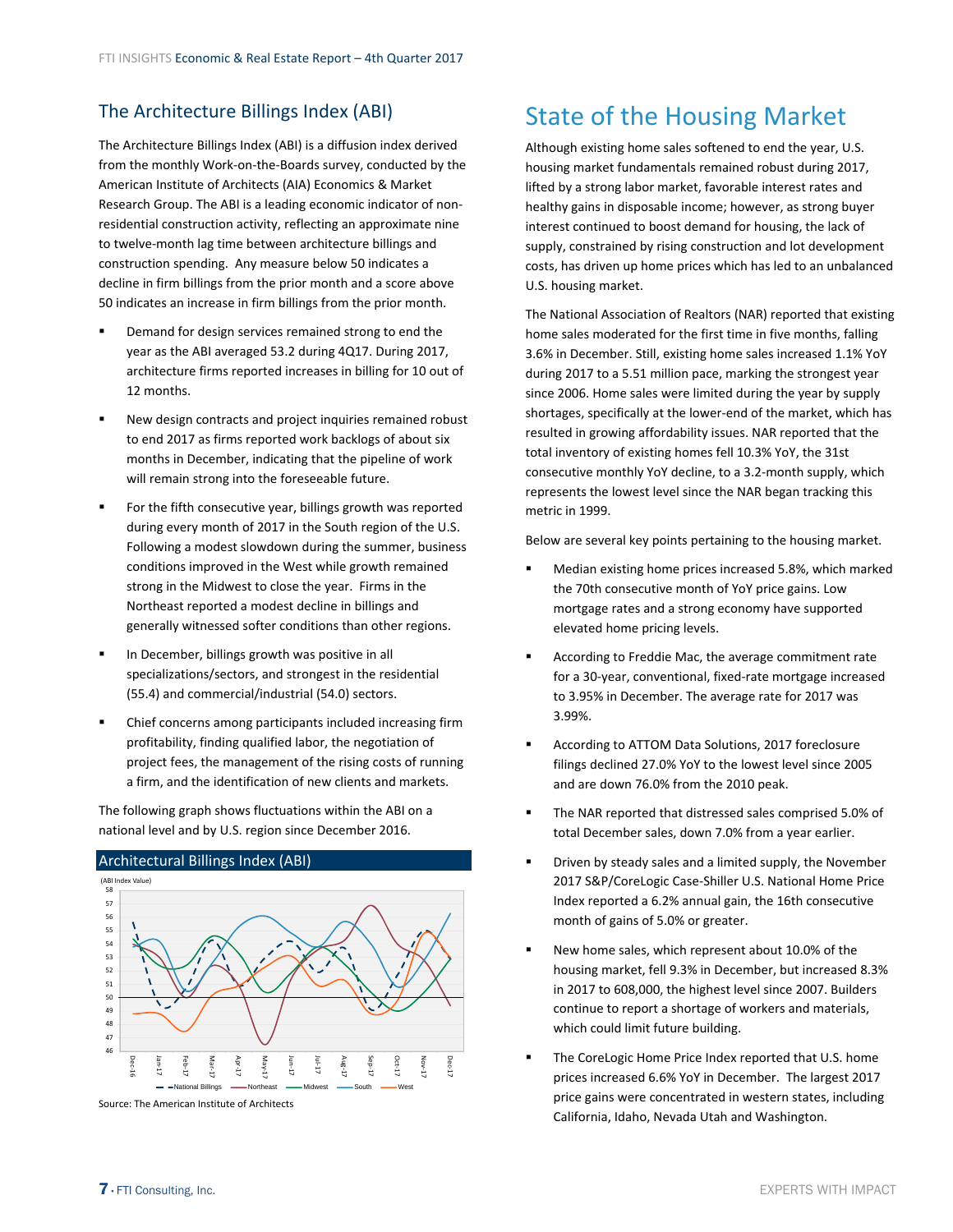Below is a breakdown of housing starts versus permits since December 2007. The strength in permits relative to starts suggests homebuilding will likely escalate in the coming months.



Source: U.S. Census Bureau

### Housing Starts

- Likely due to winter weather conditions, housing starts decreased 8.2% in December to a seasonally adjusted annual rate of 1.19 million units. Despite the decline, overall 2017 starts increased 2.4% YoY.
- Single‐family housing starts pulled back 11.8% in December, but still were up 8.5% YoY. Industry experts still believe that more construction is needed to satisfy pent‐up demand. Multi‐family housing starts increased 1.4% from the prior month, but 2017 starts were down nearly 10.0% YoY.

## Building Permits

- In December, building permit activity fell slightly from the prior month. During 2017, an estimated 1,263,400 housing units were authorized, up 4.7% YoY.
- Single‐family permits improved 1.8% from the prior month and are up 8.9% YoY. Multi‐family permits fell 3.9% in December and fell about 2.0% YoY.

## Builder Confidence

Marking the third consecutive monthly increase, builder confidence in the market for newly‐built, single‐family homes soared to its highest level since July 1999 in December. All three index components (sales expectations, buyer traffic and current sales conditions) increased, including a considerable rise in buyer traffic, which was driven by favorable demographics, rising consumer confidence, low inventories and a strong labor market. Looking at the three‐month moving averages for regional housing market index scores, developer confidence increased by the highest amount in the Midwest in December. Overall confidence is highest in the West followed by the South, Midwest and Northeast regions. NAHB Chairman Granger

MacDonald remarked, "Housing market conditions are improving partially because of new policies aimed at providing regulatory relief to the business community."

The following is a historical chart comparing the NAHB/Wells Fargo Housing Market Index and single‐family starts.



Source: NAHB/Wells Fargo; U.S. Census Bureau

#### **Notable Housing Sale and Pricing Trends**

Below are key housing market statistics as of December 2017.

- YoY, existing home sales increased 3.1% in the South and 1.5% in the Midwest, but fell 2.6% in the Northeast and 0.8% in the West.
- YoY, the median price of an existing home increased 7.8% in the Midwest, followed by gains of 7.3% in the West, 5.8% in the South and 3.0% in the Northeast.
- First-time buyers accounted for 32.0% of sales in December, which was unchanged YoY.
- **Properties stayed on the market for 40 days in December,** down from 52 days YoY.

Below is a breakdown of existing annualized housing sales vs. supply since December 2017.

#### Housing Sales **Existing Annualized Housing Sales vs. Monthly Supply** 3.2 3.6 4.0 4.4 4.8 5.2 5.6 4,600,000 4,800,000 5,000,000 5,200,000 5,400,000 5,600,000 5,800,000 Dec15 FebApr15 Jun15 Aug‐15 Oct‐15 DecFeb16 Apr16 Jun16 Aug‐16 Oct16 Dec‐16 Feb17 Apr17 i<br>S AugOctDec17 Annualized Housing Sales **Months Supply** and the second second second second second second second second second supply Existing Annualized Home Sales  $---$  Avg Home Sales  $---$  Months Supply  $---$  Avg Months Supply

Source: National Association of Realtors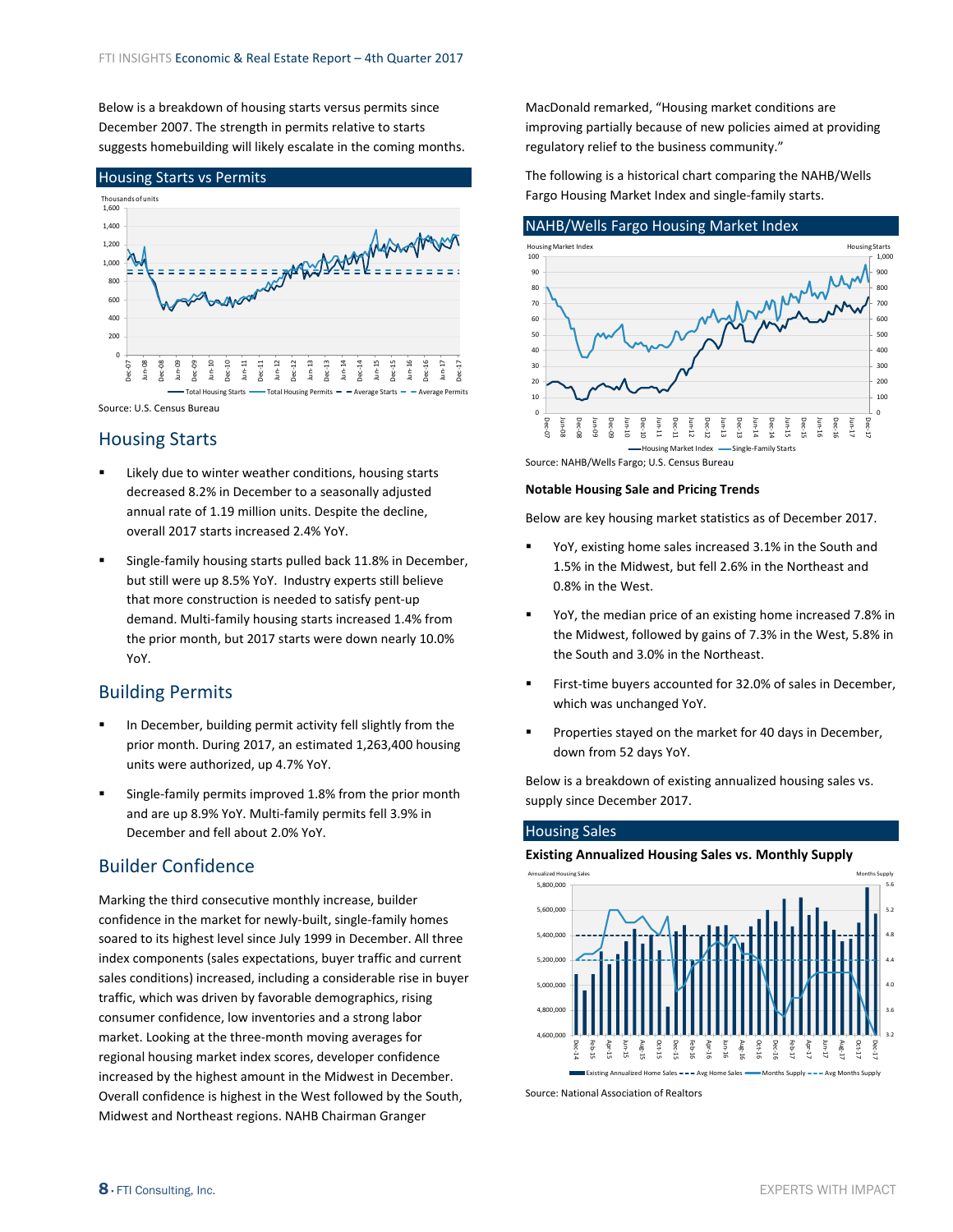# <span id="page-8-0"></span>PwC Real Estate Investor Survey

- Institutional and private investors surveyed for the 4Q17 PwC Real Estate Investor Survey reported that overall cap rates (OARs) decreased in 17, increased in 13 and held steady in 3 of the survey's 33 tracked markets compared to 3Q17. This represented the highest amount of markets recording increases during 2017. Collectively, OAR's increased 11 BPS across the major property types since 4Q16.
- Terminal cap rates increased 7 BPS to 6.67% in 4Q17, representing their largest quarterly increase in 12 months.
- Discount rates (IRRs) increased 7 BPS to 7.51% in 4Q17 and recorded no YoY change.
- It was reported that due to inactivity among surveyed investors, data was not updated within the flex/R&D market in 4Q17.

# 4Q17 Survey Highlights

- OARs increased within five of the major property sectors, led by 33 and 19 BPS increases within the power center and strip center sectors, respectively. The warehouse (21 BPS) and apartment (8 BPS) sectors recorded declines.
- The warehouse sector had the lowest OAR at 5.1% followed by 5.3% in apartment sector. Flex/R&D properties had the highest average OARs at 7.1%, followed by the power center and suburban office sectors. The simple average across all sectors was 6.16%.
- Terminal capitalization rates increased within four of the major commercial property sectors, including 17 to 23 BPS increases in the strip center, suburban office and power center sectors. Slight losses were recorded in the warehouse, apartment and regional mall sectors.
- The apartment (5.7%) and warehouse (5.9%) sectors had the lowest terminal capitalization rates. Suburban office (7.6%) assets had the highest terminal capitalization rate.
- IRRs increased from the prior quarter in three of the major commercial property sectors, including 31 and 25 BPS escalations within suburban office and strip center sectors, respectively. The largest decreases were recorded in the CBD‐office (8 BPS) and warehouse (5 BPS) sectors, respectively.
- Warehouse properties had the lowest IRRs, followed by the CBD‐office sector. The highest IRR's were recorded within the suburban office and flex/R&D sectors.

Simple averages of overall capitalization, terminal capitalization and discount rates are presented in the following table. The averages reflect the following property types: industrial (flex/R&D, warehouse), office (central business district (CBD) office, suburban office), apartment and retail (strip center, regional malls and power centers).

# PwC Real Estate Investor Survey Historical Results

### **Investment Rate Analysis**



#### **Additional 4Q17 Report Insights/Findings**

- Despite a prolonged expansion, investors are still generally bullish regarding CRE fundamentals in 2018 and continue to be focused on investment opportunities to maximize yields.
- Desirable warehouse market fundamentals have continued to push occupancy levels to record‐high levels, but investors are increasingly concerned regarding more foreign capital increasing prices and the limited, quality product for sale.

## PwC Real Estate Barometer 4Q17

The PwC Real Estate Barometer was introduced as a system for analyzing historical/forecasted CRE data within the four major U.S. property sectors. The barometer indicates where a major property type is positioned within the real estate cycle, which consists of the following four phases: contraction, recession, recovery and expansion.

- More than half of the tracked office markets were in the expansion phase of the real estate cycle, the highest among the major sectors. Market fundamentals are projected to soften somewhat during 2018 as new supply may exceed demand in selected markets, but the adjustment may be minor as new supply remains generally constrained as compared to previous cycles.
- About 41.0% of the tracked retail markets are in the recession phase of the real estate cycle, which is considerably higher YoY. Store closings and retail bankruptcies are expected to further shrink brick and mortar footprints. On the positive, 31.0% of the tracked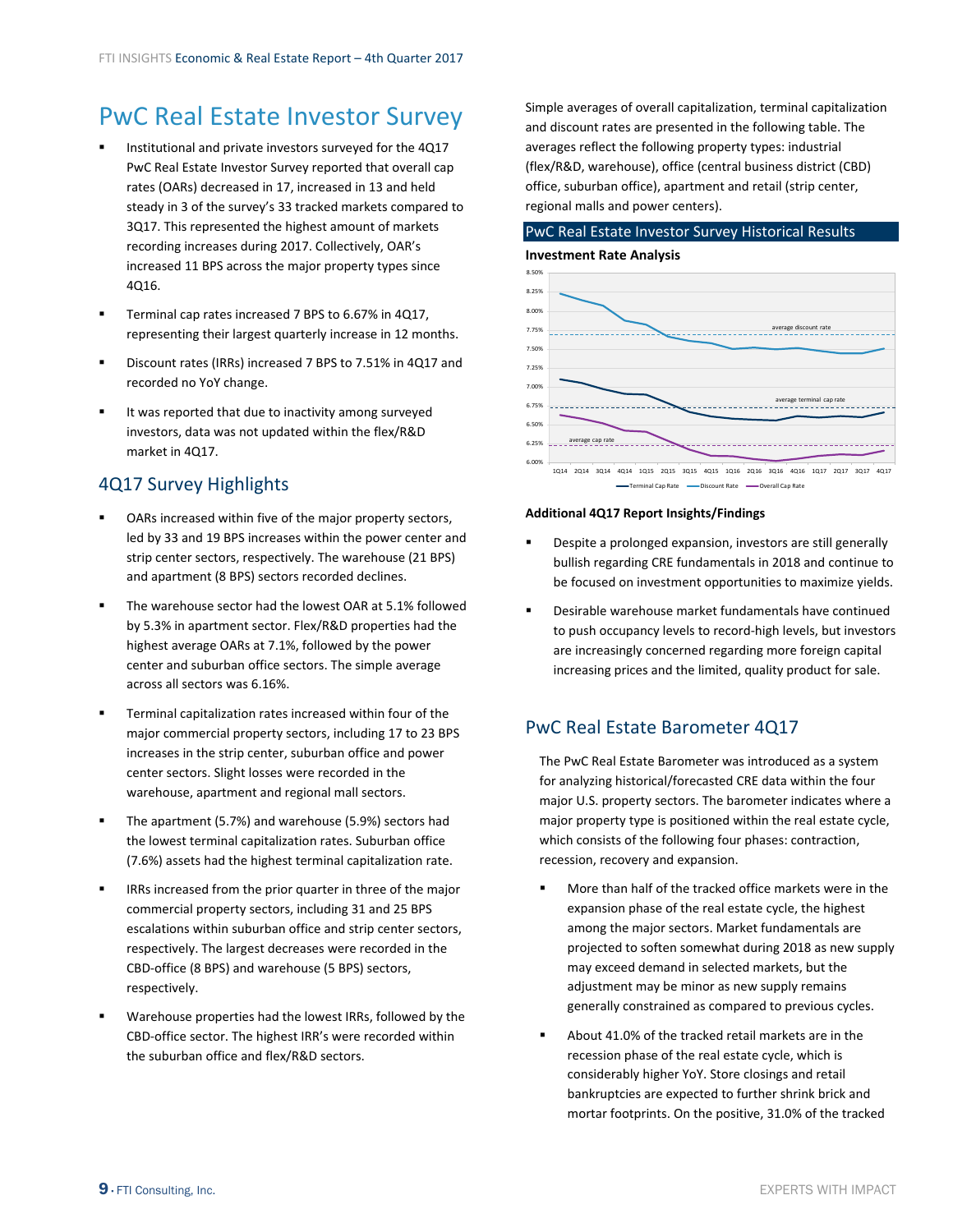<span id="page-9-0"></span>markets are in the recovery phase, consistent with the prior quarter.

- Despite strong market fundamentals, nearly half of the tracked industrial markets are in the contraction phase, as new supply is outpacing demand. During 2018, more markets are expected to enter the contraction phase as rents moderate and vacancies rise.
- Approximately 70.0% of multi‐family markets are in the contraction phase, primarily resulting from new supply additions having outpaced demand; however, investors noted that oversupply issues are expected to be short‐ lived due to sustained demand and a preference to own rather than rent.

**56% 7… 4% 33%** Office Expansion Recovery<br>Recession Contracti M<br>■ Contraction **53% 2% 47%** Industrial Expansion Contraction **13% 3% 13% 71%** Multi‐Family **Expansion** Recovery Recession Contraction **17% 31% 41% 11%** Expansion Recovery Recession **Contraction** Retail

Below is a snapshot of each major property type as of 4Q17.

Source: PwC

# RCA Commercial Property Price Index (CPPI)

The RCA Commercial Property Price Index (CPPI) is a periodic same-property investment price change index of the U.S. commercial investment market based on Real Capital Analytics (RCA) data. RCA collects price information for every U.S. commercial property transaction over \$2.5 million. The index tracks same‐property realized round‐trip price changes based purely on the documented prices in completed, contemporary property transactions. The methodology is an extension of market‐accepted regression‐based, repeat‐sales indices and uses no appraisal valuations.

Below are changes within the major RCA commercial property indices since December 2007.

### RCA Commercial Property Price Index

### **National All Property vs. Apartment vs. Core Commercial Index**



- The National All‐Property Composite Index (the "Index") increased 1.3% during 4Q17. Growth was stronger within the apartment sector, which gained 2.6% versus a 0.5% increase for the core commercial sector.
- Within the core commercial sectors, pricing within the suburban office sector increased 0.6% during 4Q17.
- 4Q17 price appreciation was slightly stronger in non-major markets (1.5%) than in major markets (1.4%).
- The Index increased 7.1% YoY. Prices are reported to be more than 23.0% above their pre‐recession peak.
- **The apartment sector was the top performing sector, as** pricing increased 10.6%, representing an increase of 350 BPS over the Index gain.
- The retail sector posted a YoY gain of 1.1%, considerably lower than the other sectors, due in part to the growing presence of online retailers and store closures/downsizings.
- YoY, pricing increased faster within major markets (8.5%) than in non‐major markets (7.1%).

The following chart illustrates cumulative price returns for the primary sectors in the CPPI from one month to ten years.

| <b>RCA CPPI</b>              |              |                                          |       |       |       |         |
|------------------------------|--------------|------------------------------------------|-------|-------|-------|---------|
|                              |              | <b>Cumulative Returns by Sector/Type</b> |       |       |       |         |
| Index                        | $\mathbf{1}$ | 3                                        | 1     | 3     | 5     | 10      |
|                              | Month        | <b>Months</b>                            | Year  | Years | Years | Years   |
| Apartment                    | 0.9%         | 2.6%                                     | 10.6% | 40.3% | 72.8% | 59.6%   |
| Core Commercial              | 0.1%         | 0.5%                                     | 3.7%  | 19.2% | 50.7% | 4.5%    |
| Industrial                   | $-0.2%$      | 0.0%                                     | 6.1%  | 24.9% | 55.6% | 12.2%   |
| Office                       | 0.1%         | 0.5%                                     | 3.0%  | 19.3% | 52.5% | 2.7%    |
| CBD                          | 0.1%         | 0.6%                                     | 4.4%  | 25.9% | 68.2% | 33.8%   |
| Suburban                     | 0.1%         | 0.1%                                     | 1.9%  | 18.8% | 50.2% | $-2.4%$ |
| Retail                       | 0.0%         | 0.3%                                     | 1.1%  | 12.5% | 40.2% | $-1.5%$ |
| <b>Major Markets</b>         | 0.4%         | 1.4%                                     | 8.5%  | 28.6% | 64.6% | 39.4%   |
| Non-Major Markets            | 0.4%         | 1.5%                                     | 6.5%  | 28.2% | 58.8% | 15.7%   |
| <b>National All-Property</b> | 0.3%         | 1.3%                                     | 7.1%  | 28.1% | 59.9% | 23.7%   |

\* Represents data as of December 31, 2017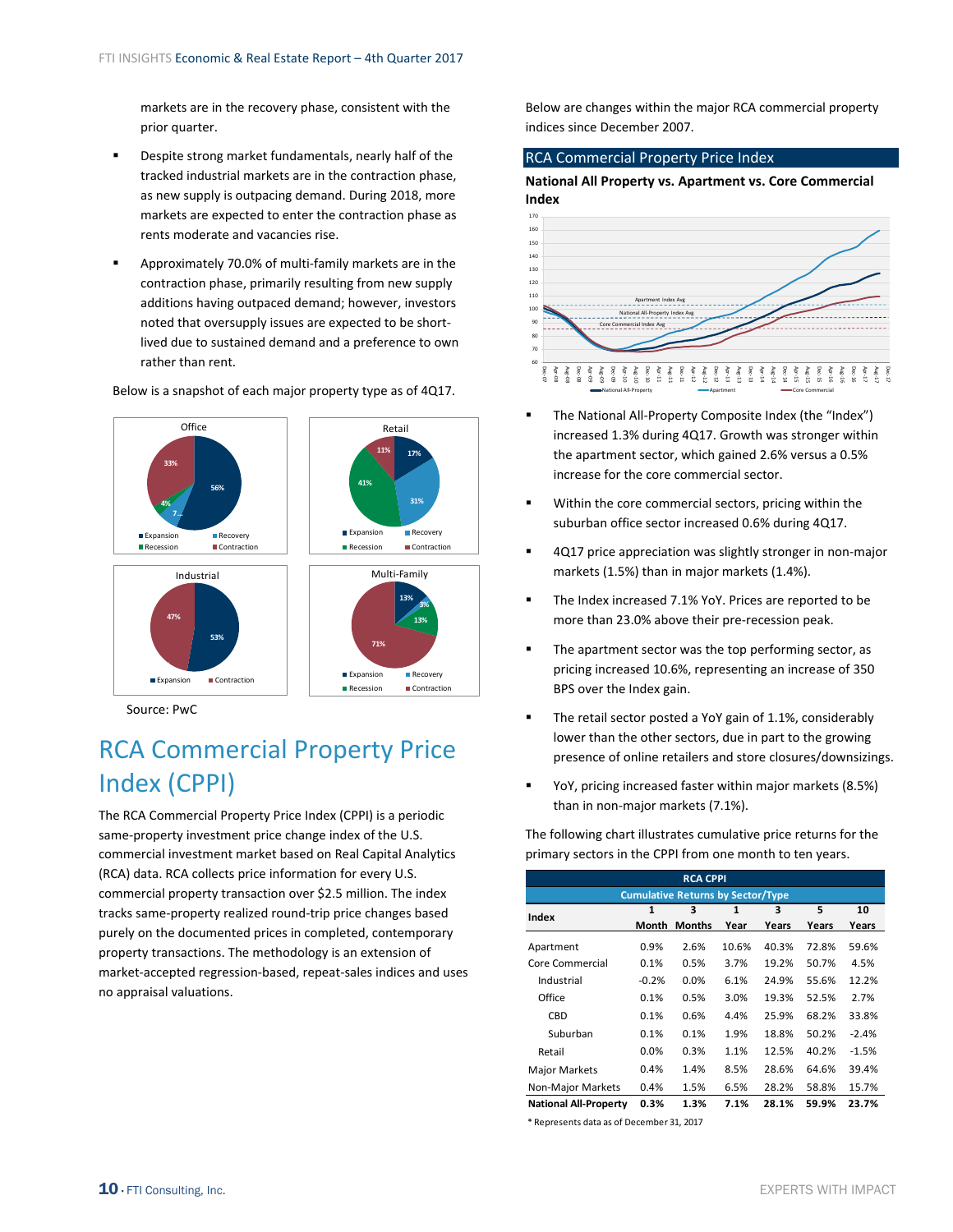# <span id="page-10-0"></span>Green Street Commercial Property Price Index

Green Street's Commercial Property Price Index is a time series of unleveraged U.S. commercial property values that captures the prices at which CRE transactions are currently being negotiated and contracted. Features that differentiate this index are its timeliness, emphasis on institutional quality properties, and ability to capture changes in the aggregate value of the commercial property sector.

Little change in aggregate pricing occurred during 2017. Basically, the index has flattened out, as growing income has been offset by higher capitalization rates. During the past year, pricing in the industrial sector outpaced the other major sectors and increased 9.0%. Gains of 1% to 3% were recorded within the apartment, lodging and office sectors. In contrast, the mall sector saw values fall by 11% and strip retail declined 3%. Specialty sectors not included in the aggregate CPPI, such as student housing and health care, witnessed healthy gains of 7% and 4%, respectively.

Below are changes since December 2007.





# Commercial Property Sales Analysis

RCA reported that investment sales activity fell slightly during 4Q17 to \$117.5 billion (excluding land). Volume fell 13.0% YoY on a quarterly basis as all the major property sectors recorded volume declines. For 2017, RCA noted that sales activity registered \$445 billion (excluding land), which represents a 7.0% YoY decline. Although this represents a second consecutive annual decline, 2017 sales activity was still nearly 10.0% higher than the prior five‐year average. Investors continued to focus on industrial assets, making it the only sector to record a volume increase.

Following a recent trend, the growing gap between buyer and seller pricing expectations has slowed volume, as buyers are

becoming more selective and are showing more caution in response to an uptick in interest and capitalization rates. Investors are also continuing to look toward secondary and tertiary markets in search of greater returns, which is evidenced by the stable volume in these areas versus a 14.0% YoY volume decrease in major metro areas.

For the first time in 15 years, RCA reported that Manhattan was surpassed by Los Angeles as the top market in terms of deal volume. Dallas, Chicago and Atlanta rounded out the top five markets. The Suburban Washington D.C./Virginia and Houston markets recorded the largest YoY increases in sales volume, while the largest declines were noted in the Manhattan, San Francisco and Miami/Dade County markets.

According to RCA, Blackstone, the largest worldwide private equity firm, was the largest buyer and seller of commercial real estate in 2017, in terms of both investment volume and the number of properties.

2014 to 2017 sales activity by property type is summarized below.

#### Investment Sales Activity





Source: Real Capital Analytics

Below we look at sales activity, per RCA, by product type.

 **Apartment.** Following seven consecutive annual increases, sales volume fell 7% YoY in 2017. Still, the \$150 billion in activity was the third highest since 2000. Portfolio and entity‐level transactions fell 19% YoY in comparison to a 3% decline for single assets sales. Garden apartment sales, accounting for 66% of sector activity, decreased 12% YoY while volume in mid/high‐rise assets pulled back 4%. Investors were increasingly drawn to secondary and tertiary areas, where more than 70% of deal volume was transacted. Highlighting activity, Greystar Real Estate Partners acquired Monogram Residential Trust Inc. and Starwood Capital acquired Milestone Apartments REIT in deals valued at approximately \$3 billion apiece.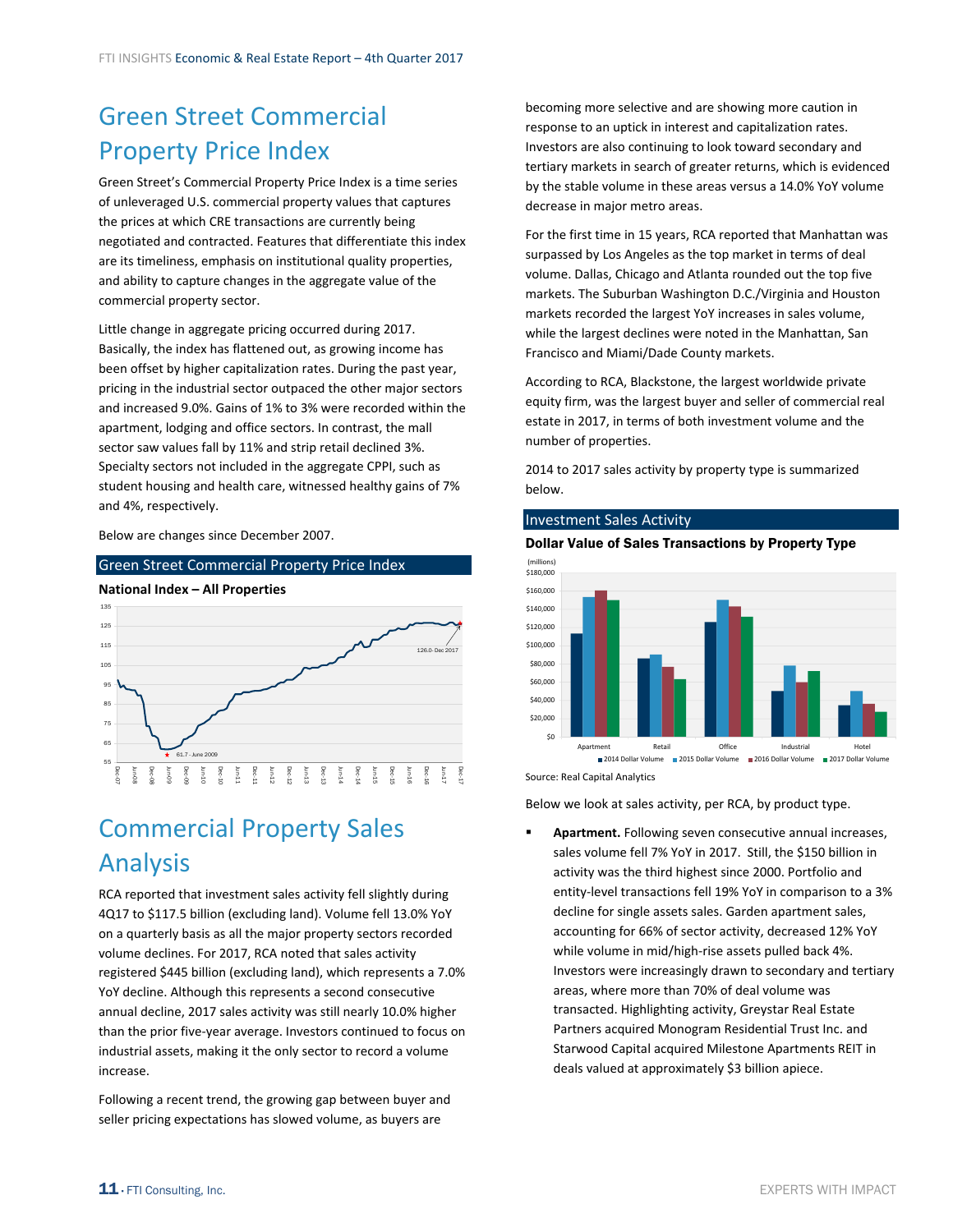- **Retail.** Sales volume fell 18% YoY on sales of about \$63 billion in 2017. Despite the \$4.6‐billion‐dollar acquisition of Equity One Inc. by Regency Centers Corp., there was a 26% decline in portfolio and entity‐level transactions. Investment activity in the centers sector (multiple tenant space of 30,000 sf or more) fell 23% as compared to an 8% decline in the shops sector (usually single tenant of under 30,000 sf). Among the retail subtypes, sales of grocery‐ anchored centers and single‐tenant properties improved 13% and 9% YoY, respectively; however, declines of 75% and 21%, respectively, were recorded for regional mall and urban/storefront properties.
- **Office.** Investors continued to gravitate towards suburban locations, where pricing is more favorable. During 2017, office sales fell 8% YoY to \$132 billion, driven by a 21% decrease in CBD office sales. In contrast, investment activity increased 2% YoY in the suburbs, where nearly 65% of all sales were transacted. While more deals were executed in secondary/tertiary markets, major metropolitan areas saw a 15% YoY decline in sales volume. Still, Manhattan witnessed the highest investment volume, helped by the \$2.2 billion sale of 245 Park Avenue to the HNA Group. The medical office subsector recorded a 23% YoY increase in deal volume, driven by the Healthcare Trust of America Inc. acquisition of Duke Realty for an estimated \$2.8 billion.
- **Industrial.** There was robust investor demand for industrial assets, fueled by the growing needs of users and investors for modern warehouse space. Transaction volume totaled \$72 billion in 2017, up 20% from the prior year, making this the only major property sector to post an annual gain. Driven by a 44% YoY increase in portfolio and entity‐level transactions, total activity was the second highest on record. Sales of warehouse properties accounted for 70% of total volume. Highlighting activity, Digital Realty acquired data center developer Dupont Fabros Technology and its buildings for a reported \$7.8 billion.
- **Hotel.** Deal volume weakened 24% during 2017 in comparison to the prior year as about \$27.5 billion of sales were executed. Portfolio and entity‐level sales volume fell 62% YoY in comparison to just a 3% YoY decline for single assets. Full‐service hotels recorded a 34% YoY decrease in sales volume versus a 1% increase for limited-service hotel assets. Volume stayed steady in secondary and tertiary markets, where about 70% of deal volume occurred.

Below are the top buyers of commercial real estate, per RCA, during 2017.

| <b>Top Buyers (Largest to Smallest)</b> |                                |                              |  |  |  |
|-----------------------------------------|--------------------------------|------------------------------|--|--|--|
| 2017 (by Investment Volume)             |                                |                              |  |  |  |
| Office                                  | <b>Industrial</b>              | Retail                       |  |  |  |
| Blackstone                              | Digital Realty                 | Regency Centers              |  |  |  |
| <b>CBRE Global Investors</b>            | Blackstone                     | Madison International        |  |  |  |
| <b>HNA Group</b>                        | Fireside Investments           | TIAA                         |  |  |  |
| HTA (REIT)                              | DRA Advisors                   | Cardinal Capital             |  |  |  |
| Brookfield AM                           | Gramercy                       | Fortress Cap Investors       |  |  |  |
| Rockpoint Group                         | Duke Realty                    | <b>CBRE Global Investors</b> |  |  |  |
| GIC                                     | Medina Capital                 | Realty Income Corp.          |  |  |  |
| Apartment                               | Hotel                          | Overall                      |  |  |  |
| GIC                                     | RLJ Lodging Trust              | Blackstone                   |  |  |  |
| Greystar                                | Blackstone                     | GIC                          |  |  |  |
| Blackstone                              | Xenia                          | Starwood Capital             |  |  |  |
| Starwood Capital                        | <b>AHIP REIT</b>               | Regency Centers              |  |  |  |
| APG Group                               | Summit Hotel Properties        | Digital Realty               |  |  |  |
| Harbor Group Int'l                      | <b>Hospitality Props Trust</b> | Greystar                     |  |  |  |
| CPP Investment Board                    | Carey Watermark 2              | <b>CBRE Global Investors</b> |  |  |  |

Below are the top sellers of commercial real estate, per RCA, during 2017.

| <b>Top Sellers (Largest to Smallest)</b> |                             |                         |  |  |  |
|------------------------------------------|-----------------------------|-------------------------|--|--|--|
|                                          | 2017 (by Investment Volume) |                         |  |  |  |
| Office                                   | Industrial                  | Retail                  |  |  |  |
| Beacon Capital Partners                  | OakTree                     | Equity One (REIT)       |  |  |  |
| Brookfield AM                            | TPG Capital                 | <b>DDR</b>              |  |  |  |
| Blackstone                               | <b>Related Companies</b>    | Forest City             |  |  |  |
| Clarion Partners                         | Bain Capital                | Retail Props of America |  |  |  |
| Duke Realty                              | TA Realty                   | Blackstone              |  |  |  |
| JP Morgan                                | Prologis                    | Albertsons LLC          |  |  |  |
| <b>NYSTRS</b>                            | Blackstone                  | Sears Holding Corp.     |  |  |  |
| Apartment                                | Hotel                       | Overall                 |  |  |  |
| Monogram Res Trust                       | FelCor Lodging              | Blackstone              |  |  |  |
| Milestone APTS REIT                      | Blackstone                  | Equity One (REIT)       |  |  |  |
| Starwood Capital                         | Hyatt Hotels                | Brookfield AM           |  |  |  |
| Lone Star                                | Marriot                     | JP Morgan               |  |  |  |
| Harrison Street RE Cap                   | MCR Development             | Beacon Capital Partners |  |  |  |
| Fairfield Residential                    | Nobel Investment Group      | <b>Clarion Partners</b> |  |  |  |
| Blackstone                               | Pacific Hospitality Group   | TA Realty               |  |  |  |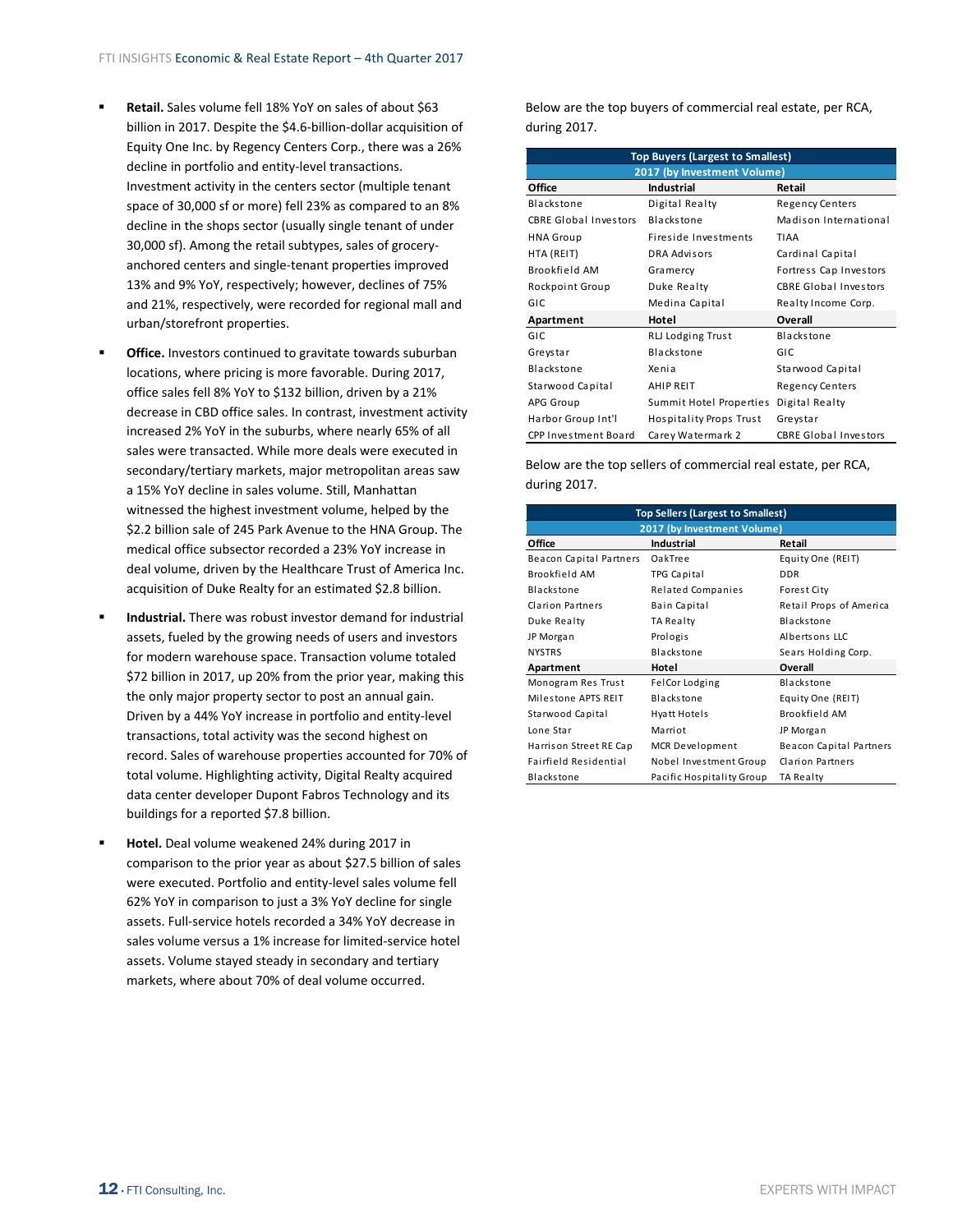<span id="page-12-0"></span>In addition to the preceding data, we have also analyzed RCA historical sales activity by buyer type.

- Private buyers continued as the most active buyers of real estate in 2017, acquiring \$229 billion of CRE assets. This represented near half of total transaction volume and was comparable to 2016 volume.
- Acquisition volume by institutional/equity buyers totaled nearly \$103 billion during 2017, down 21% from 2016. Market share declined from 26% to 22% of total volume during the past 12 months.
- **International investment in U.S. CRE totaled about \$51** billion in 2017, accounting for 11% of total sales volume and down about 25% from last year.
- **Investment volume totaled nearly \$50 billion in 2017 for** listed funds/REITs, up from \$40 billion in 2016.

4Q13 to 4Q17 sales activity by buyer type is summarized below.

#### Investment Sales Activity

**Summary of Transactions by Buyer**



Source: Real Capital Analytics

Below are the top metropolitan areas for sales activity per RCA.

| <b>Top Metro Areas</b>            |                     |             |  |  |  |  |
|-----------------------------------|---------------------|-------------|--|--|--|--|
| 2017 Investment Volume (Total \$) |                     |             |  |  |  |  |
| Office                            | Industrial/Flex/R&D | Retail      |  |  |  |  |
| Manhattan                         | Los Angeles         | Los Angeles |  |  |  |  |
| Los Angeles                       | Chicago             | Chicago     |  |  |  |  |
| Boston                            | DC VA Suburbs       | Manhattan   |  |  |  |  |
| Houston                           | Dallas              | Dallas      |  |  |  |  |
| San Francisco                     | Atlanta             | Houston     |  |  |  |  |
| Apartment                         | Hotel               | Overall     |  |  |  |  |
| Dallas                            | Los Angeles         | Los Angeles |  |  |  |  |
| Atlanta                           | Manhattan           | Manhattan   |  |  |  |  |
| Los Angeles                       | Dallas              | Dallas      |  |  |  |  |
| Denver                            | Atlanta             | Chicago     |  |  |  |  |
| Chicago                           | DC VA Suburbs       | Atlanta     |  |  |  |  |

# Significant 4Q17 Sales Transactions

The following tables summarize noteworthy sales executed during 4Q17 in the major CRE sectors per CoStar.

|                                          |                                                      | <b>Office Sale Transactions</b>       |                                        |                                       |
|------------------------------------------|------------------------------------------------------|---------------------------------------|----------------------------------------|---------------------------------------|
| Address/Name                             | City, State                                          | Size (SF)                             | <b>Sale Price</b><br>(S mil)           | Buyer(s)                              |
| 825 Eighth Ave - One Worldwide Plaza     | New York, NY                                         | 2,080,000                             | \$1,725.1                              | <b>RXR Realty</b>                     |
| 100-200-222 N Sepulveda Blvd             | El Segundo, CA                                       | 1,588,089                             | \$605.5                                | <b>Starwood Capital Group</b>         |
| 685 Third Ave                            | New York, NY                                         | 650,995                               | \$467.5                                | Unizo Holdings Company, Limited       |
| 1800 M Street NW                         | Washington DC                                        | 580,930                               | \$421.0                                | Allianz Real Estate of America LLC    |
| 425 106th Ave NE - Centre 425            | Bellevue, WA                                         | 356,909                               | \$313.0                                | <b>RFR Realty LLC</b>                 |
| 1812 Boren Ave - Tilt49                  | Seattle, WA                                          | 290,573                               | \$268.5                                | Takenaka Corporation (U.S.A.)         |
| 1401 Lawrence St                         | Denver, CO                                           | 311,015                               | \$225.0                                | Heitman                               |
|                                          |                                                      |                                       |                                        |                                       |
|                                          | <b>Industrial/Flex/Data Center Sale Transactions</b> |                                       |                                        |                                       |
| Address/Name                             | City, State                                          | Size (SF)                             | <b>Sale Price</b><br>$(S \text{ mil})$ | Buyer(s)                              |
| 505 N Railroad Ave - Chicago Data Center | Northlake, IL                                        | 251,141                               | \$315.0                                | <b>Digital Realty Trust</b>           |
| 44 and 48 Station Rd                     | Cranbury, NJ                                         | 1,240,967                             | \$168.5                                | <b>Clarion Partners</b>               |
| Northgate Industrial Portfolio (2)       | San Bernardino, CA                                   | 1,025,324                             | \$95.6                                 | <b>Westcore Properties</b>            |
| Southwest Commerce Center (6)            | Reno, NV                                             | 1.029.700                             | \$93.2                                 | <b>AEW Capital Management</b>         |
| 2315 and 2335 NW 107th Ave               | Doral, FL                                            | 1,007,019                             | \$85.5                                 | Foundry Commercial                    |
| 135 William T Morrissey Blvd             | Dorchester, MA                                       | 703,000                               | \$81.0                                 | <b>Alcion Ventures</b>                |
| 20901 Krameria Ave - Building A          | Riverside, CA                                        | 1,000,000                             | \$80.1                                 | Invesco Advisors, Inc.                |
|                                          |                                                      |                                       |                                        |                                       |
|                                          |                                                      | <b>Retail Sale Transactions</b>       |                                        |                                       |
| Address/Name                             | City, State                                          | Size (SF)                             | <b>Sale Price</b><br>(S mil)           | Buyer(s)                              |
| Centerton Square (9)                     | Mount Laurel, NJ                                     | 426,415                               | \$129.6                                | Prestige Properties & Development Co. |
| Whittwood Town Center (17)               | Whittier, CA                                         | 785,615                               | \$123.0                                | Kimco Realty Corporation              |
| Belden Park Crossings (6)                | North Canton, OH                                     | 482,534                               | \$67.0                                 | Stark Enterprises, Inc.               |
| Vestavia Hills City Center (7)           | Vestavia Hills, AL                                   | 394,294                               | \$60.3                                 | Katz Properties LLC                   |
| Southern Hills Mall (3)                  | Sioux City, IA                                       | 571,001                               | \$55.0                                 | Washington Prime Group Inc.           |
| Lake Nona Landing (2)                    | Orlando, FL                                          | 178,719                               | \$52.4                                 | <b>Clarion Partners</b>               |
| Plaza Del Lago                           | Wilmette, IL                                         | 100,000                               | \$48.3                                 | Retail Properties of America Inc.     |
|                                          |                                                      | <b>Multi-Family Sale Transactions</b> |                                        |                                       |
|                                          |                                                      |                                       | Sale Price                             |                                       |
| Name                                     | City, State                                          | <b>Units</b>                          | $(5 \text{ mil})$                      | Buyer(s)                              |
| Westlake & One Lake Front Apts           | Seatlle, WA                                          | 642                                   | \$325.0                                | The Blackstone Group LP               |
| Summer House                             | Alameda, CA                                          | 615                                   | \$230.6                                | The Blackstone Group LP               |
| EOS-21 Apartments                        | Alexandria, VA                                       | 1,180                                 | \$227.8                                | CIM Group LP                          |
| Tower 12 Apartments                      | Seatlle, WA                                          | 314                                   | \$225.3                                | Weidner Apartment Homes               |
| Shorewood Heights                        | Mercer Island, WA                                    | 645                                   | \$210.0                                | Greystar Real Estate Partners         |
| Tower at One Greenway                    | Boston, MA                                           | 217                                   | \$144.5                                | <b>PGIM Real Estate</b>               |
| <b>Steele Creek</b>                      | Denver, CO                                           | 212                                   | \$141.5                                | UDR, Inc.                             |
|                                          |                                                      |                                       |                                        |                                       |
|                                          |                                                      | <b>Hospitality Sale Transactions</b>  | <b>Sale Price</b>                      |                                       |
| Name                                     | City, State                                          | <b>Rooms</b>                          | $(S \text{ mil})$                      | Buyer(s)                              |
| Gansevoort Park Avenue                   | New York, NY                                         | 249                                   | \$200.0                                | Highgate Hotels, L.P.                 |
| Fairmont Copley Plaza                    | Boston, MA                                           | 383                                   | \$170.0                                | Ashkenazy Acquisition Corporation     |
| <b>WinStar Resort Hotel</b>              | Thackerville, OK                                     | 1.395                                 | \$146.5                                | <b>Global Gaming Solutions</b>        |
| Marriott at Legacy Town Center           | Plano, TX                                            | 404                                   | \$104.0                                | <b>ROCH Capital</b>                   |
| Atlanta Westin North at Perimeter        | Atlanta, GA                                          | 372                                   | \$85.5                                 | Crescent Real Estate Equities LLC     |
| Hilton Indianapolis Hotel & Suites       | Indianapolis, IN                                     | 332                                   | \$82.5                                 | Southwest Value Partners              |
| Embassy Suites Springfield at Ft Belvoir | Springfield, VA                                      | 219                                   | \$68.0                                 | Chatham Lodging Trust                 |

# NCREIF Property Index

The NCREIF (National Council of Real Estate Investment Fiduciaries) Property Index (NPI) is a quarterly time series composite total rate of return measure of investment performance of individual CRE properties acquired in the private market for investment purposes only. Properties in the NPI are accounted for using market value accounting standards. NCREIF requires that properties included in the NPI be valued at least quarterly using standard CRE appraisal methodology. Each property must be independently appraised a minimum of once every three years. The capital value component of return is predominately the product of property appraisals. When entering the NPI, properties must be 60% occupied; investment returns are reported on a non‐leveraged basis and properties must be owned/controlled by a qualified tax‐exempt institutional investor or its designated agent.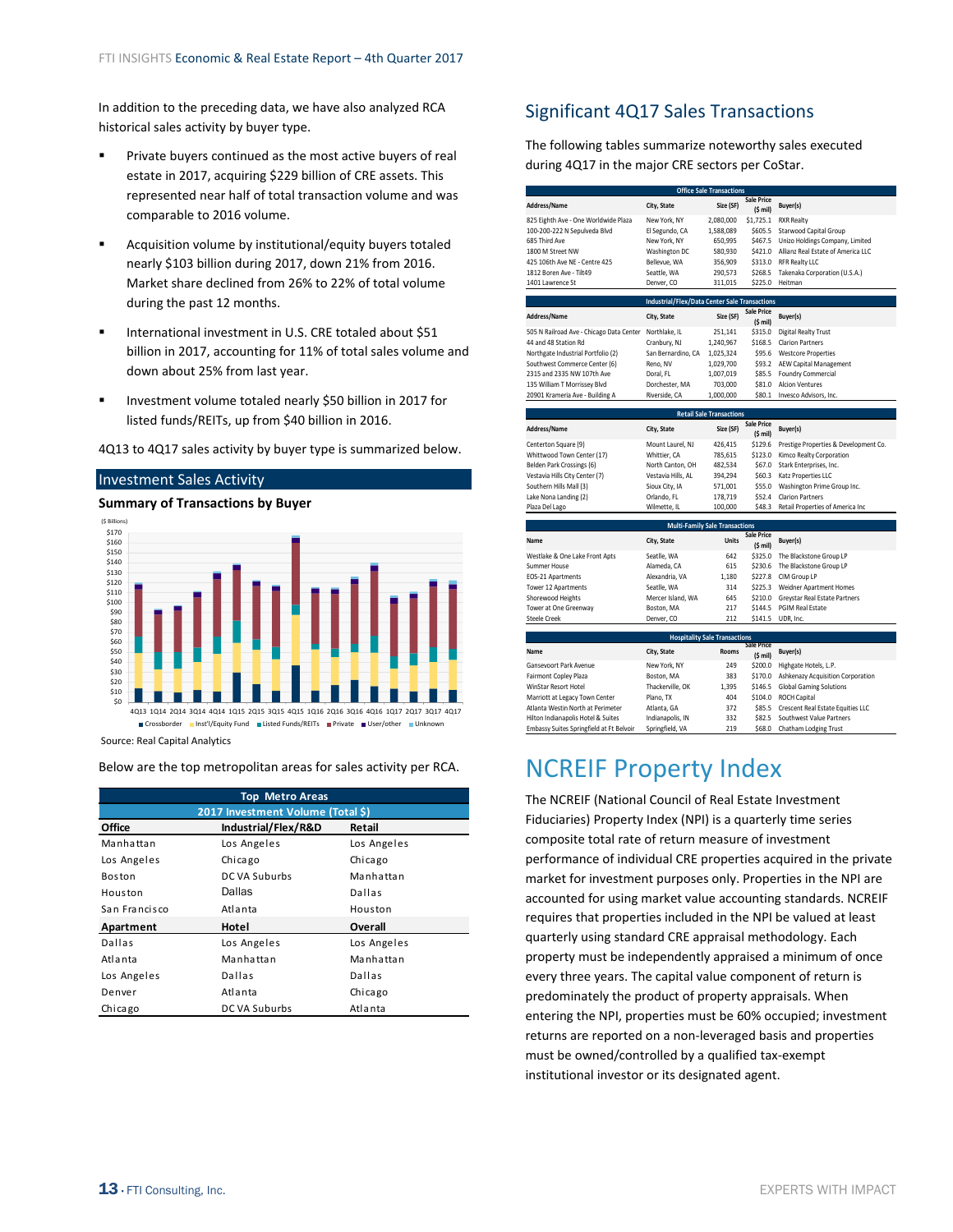# NPI General Recap

- Although gains remained modest, NPI total returns increased 10 BPS from last quarter to 1.80%, comprised of a 1.16% income return and a 0.64% capital appreciation return. Total returns registered 1.73% (1.14% income return and a 0.59% capital appreciation return) during 4Q16.
- Total one‐year returns registered 7.0%, 100 BPS lower YoY. The average quarterly return during the past 5 years was nearly 2.5%.
- Despite modest growth, it was reported that overall market fundamentals remained favorable during 4Q17.
	- Occupancy rates (93.6%) increased to a 16‐year high for NCREIF‐tracked properties. Industrial assets had the highest occupancy (96.4%), followed by retail assets (93.1%).
	- 4Q17 trailing year NOI growth was 5.2%, led by gains in the office and industrial sectors. Retail and apartment growth lagged the overall average.
	- 4Q17 trailing year rental growth was 3.5%, led by gains of around 6.0% within the industrial sector. Office gains were nearly 5.0% while the retail and apartment sectors trended near 2.0%.

## NPI Annualized Returns by Region

- The West and South regions had the greatest returns (2.3% and 1.7%, respectively) during 4Q17. One‐year returns have been strongest in the West at 8.9%, which was 200 BPS higher than in the South.
- Property gains continued to lag in the East. The region's one‐year returns of 5.1% trailed the broader index by 190 BPS. Returns of 1.3% were realized during 4Q17.
- Quarter over Quarter (QoQ) gains in the Midwest declined slightly in 4Q17 and the region returned 5.6% during the past year.

NCREIF: Regional Total Returns 3.0% 5.0% 7.0% 9.0% 11.0% 13.0% 15.0% 2012 2013 2014 2015 2016 2017 **South West Midwest East - National** 

Below is a graph illustrating total returns by region since 2012.

| <b>NCREIF Composition by Market Value</b> |       |         |       |  |  |  |
|-------------------------------------------|-------|---------|-------|--|--|--|
| <b>Property Type</b>                      |       | Region  |       |  |  |  |
| Office                                    | 37.0% | West    | 38.5% |  |  |  |
| Apartment                                 | 23.8% | Fast    | 32.8% |  |  |  |
| Retail                                    | 23.2% | South   | 19.9% |  |  |  |
| Industrial                                | 15.3% | Midwest | 8.7%  |  |  |  |
| Hotel                                     | 0.8%  |         |       |  |  |  |

# NPI Annualized Returns by Property Type

- **Spreads between the best and worst performing asset** types registered about 232 BPS (3.28% vs. 0.96%), higher than the 209 BPS spread (3.29% vs. 1.20%) last quarter.
- Continuing the recent trend, the industrial sector recorded the strongest price appreciation with a 3.3% return during 4Q17. The one‐year return of 13.1% outpaced all other property types by at least 690 BPS.
- Within the apartment sector, a 1.6% return was recorded during 4Q17, which was slightly lower than the prior quarter. The one‐year return of 6.2% is 110 BPS lower than the annual return of 2016.
- Growth within the retail sector increased 7 BPS from the prior quarter to nearly 1.3%. The one‐year return of 5.7% lagged the 9.0% annual return posted in 2016.
- Returns within the office sector increased 25 BPS QoQ to nearly 1.7% during 4Q17. The one‐year return of 6.0% trailed the annual return recorded in 2016 by 20 BPS.
- Returns within the hotel sector weakened during 4Q17, falling 134 BPS QoQ to about 1.0%. This asset class had the strongest income return for the quarter at 1.9%, but recorded its eighth consecutive quarter of depreciation. The one‐year return of 4.9% was 20 BPS higher than the annual return recorded in 2016.

Below is a graph showing total returns by property type since 2012.

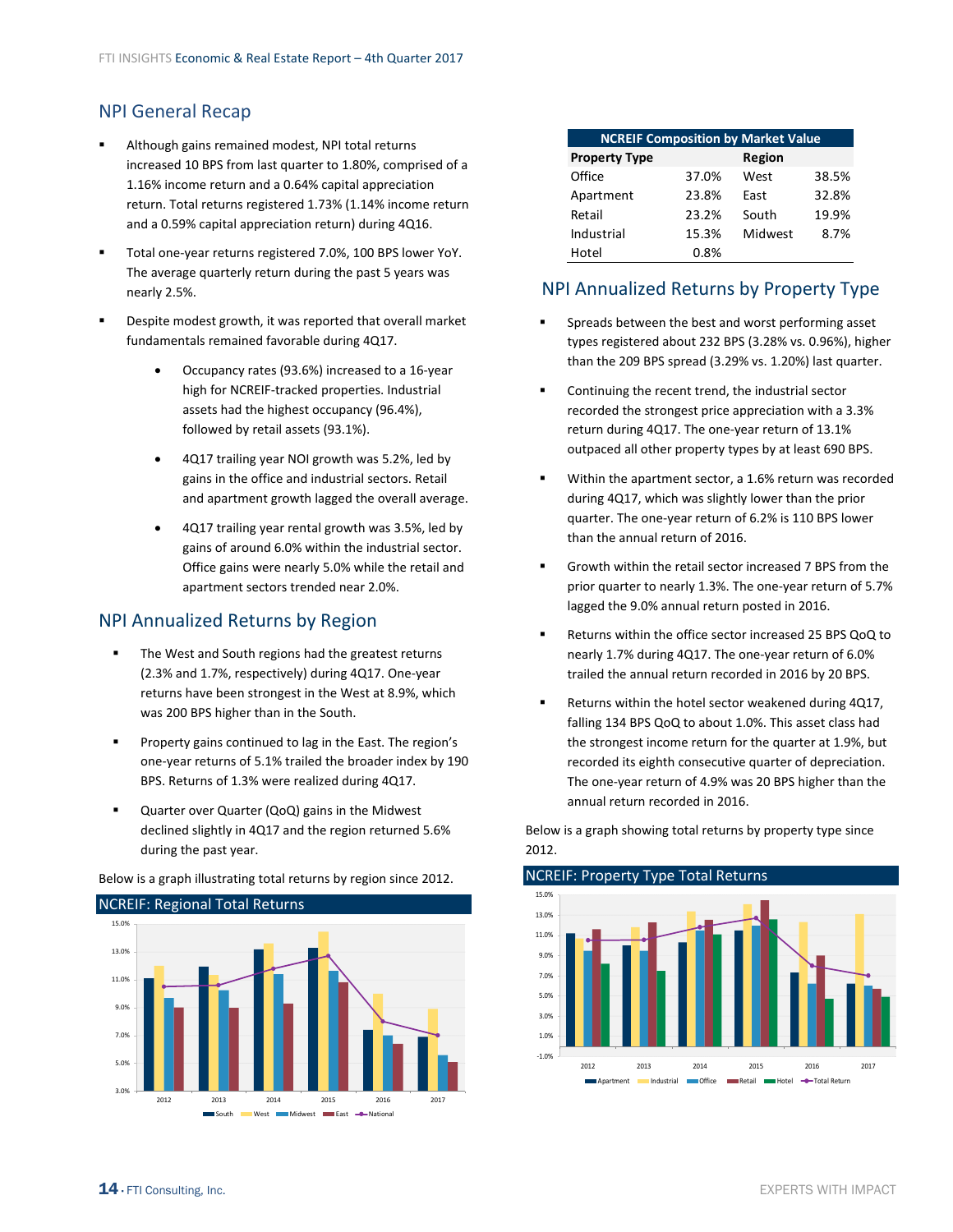# <span id="page-14-0"></span>Equity REIT Analysis FTSE National Association of REITs U.S. Real Estate Index

Comprised of 167 REITs, the Financial Times of London and London Stock Exchange (FTSE) NAREIT All Equity REITs Index ("The Index") gained 2.5% during 4Q17, despite a slight December decline. Analysts believed the recent REIT weakness resulted from expectations that the industry will not benefit from the TCJA as much as other corporate sectors, which has shifted some investment into more growth‐oriented sectors. For the year, the Index has increased 8.7%, similar to 2016.

Still, REITs underperformed the broader stock market during 2017, largely due to concerns regarding performance in a rising interest rate environment. According to a January 3, 2018 article from REIT.com, Alexander Goldfarb, managing director at Sandler O'Neill & Partners, feels that REITs could come back in favor in 2018, assuming no signs of a market downturn, as the valuation gap with the broader market widens.

Below is a brief overview of selected CRE sector performance.

- Continuing momentum from its 31% return last year, industrial REITs were again coveted by investors, and gained nearly 21% in 2017, the highest among the major property types. Sustained demand for big box distribution space, resulting from the growth of e‐commerce, has resulted in the continued migration of warehouse users into urban metro areas to be closer to consumers.
	- Often tied to industrial market performance, data center and self‐storage REITs returned approximately 28% and 4%in 2017.
- Office REIT performance ended 2017 on a positive note, returning 3.3% during 4Q17. Still, the 5.3% return for 2017 underperformed the prior year, when investors saw gains of 13.2%. Analysts continue to be concerned about employment and rental rate growth.
- Despite posting a 1.5% loss during 4Q17, apartment REITs gained 6.5% during 2017 versus 4.5% in 2016. Favorable demographics and the increasingly high cost of homeownership have sustained demand despite a growing supply, which has moderated rental growth in many metro areas.
- Although retail REITS posted a 4.8% loss in 2017, the sector rebounded in 4Q17 with a 6.8% gain, the highest among the major property sectors. The regional mall subsector returned 10.3% during the quarter, but posted a 2.7% loss for the year. During the year, the shopping center subsector

posted an 11.4% decline while gains of 3.1% were achieved within the free‐standing subsector.

 After little change through the first nine months of the year, lodging/resorts REITs gained 5.4% during 4Q17. Total 2017 returns were 7.2%, well off the 24.3% gain last year. As steady business and leisure travel is projected to support occupancy and RevPAR gains, the increasing cost and availability of labor loom as concerns to ownership.

Below is a graph illustrating total returns by property sector from 2014 to 2017.



# Largest REIT by Market Cap 2017 Returns

Below is a summary of the performance of the largest U.S. equity REITS during 2017. Leading Infrastructure REITs provided significant returns (ranging from 33% to 58%) to investors and the two largest data center REITs returned between 20% and 29%for 2017. In contrast, returns within the largest retail REITs were small.

| <b>Largest U.S. Equity REITs</b>         |               |                |                   |        |  |  |
|------------------------------------------|---------------|----------------|-------------------|--------|--|--|
| <b>Name</b>                              | Symbol Sector |                | <b>Market Cap</b> | 2017   |  |  |
|                                          |               |                | (billions)        | Return |  |  |
| <b>American Tower REIT</b>               | AMT           | Infrastructure | \$60.6            | 38%    |  |  |
| Simon Property Group Inc.                | <b>SPG</b>    | Retail         | \$53.6            | 1%     |  |  |
| Crown Castle International Corp.         | CCI           | Infrastructure | \$44.7            | 33%    |  |  |
| <b>Public Storage</b>                    | <b>PSA</b>    | Storage        | \$36.3            | $-3%$  |  |  |
| Equinix, inc.                            | <b>EQIX</b>   | Data Center    | \$35.3            | 29%    |  |  |
| Prologis Inc.                            | PLD           | Industrial     | \$34.2            | 6%     |  |  |
| Weyerhaeuser Co.                         | <b>WY</b>     | Timber         | \$26.5            | 22%    |  |  |
| Avalonbay Communities Inc.               | AVB.          | Residential    | \$24.6            | 3%     |  |  |
| Welltower Inc.                           | <b>HCN</b>    | Healthcare     | \$23.4            | 1%     |  |  |
| <b>Equity Residential</b>                | EQR           | Residential    | \$23.3            | 2%     |  |  |
| Digital Realty Trust Inc.                | <b>DLR</b>    | Data Center    | \$23.3            | 20%    |  |  |
| GGP Inc.                                 | GGP           | Retail         | \$22.1            | $-3%$  |  |  |
| Ventas Inc.                              | <b>VTR</b>    | Healthcare     | \$21.3            | 1%     |  |  |
| Boston Properties Inc.                   | <b>BXP</b>    | Office         | \$20.0            | 6%     |  |  |
| SBA Communications Corp.                 | SBAC          | Infrastructure | \$19.8            | 58%    |  |  |
| Realty Income Corp.                      | O             | Retail         | \$16.1            | 4%     |  |  |
| Essex Property Trust Inc.                | ESS           | Residential    | \$15.8            | 7%     |  |  |
| Vornado Realty Trust                     | VNO           | Diversified    | \$14.8            | $-4%$  |  |  |
| Host Hotels & Resorts Inc.               | <b>HST</b>    | Hotel/Lodging  | \$14.7            | 10%    |  |  |
| Alexandria Real Estate Equities Inc. ARE |               | Office         | \$12.5            | 21%    |  |  |

Source: Yahoo Finance, REIT.com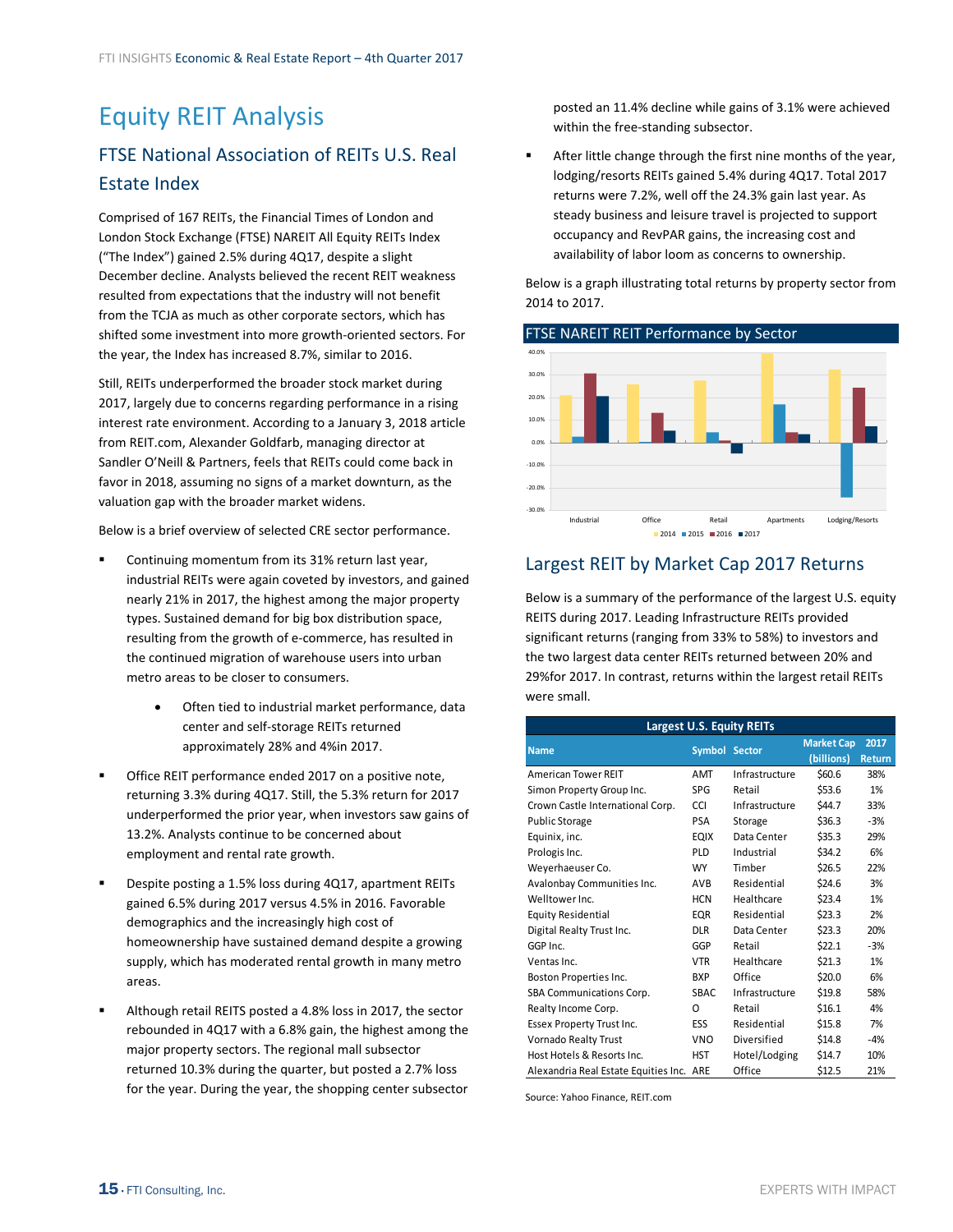# <span id="page-15-0"></span>Stock Market Recap

Stocks continued to provide robust returns for investors and advanced to record high levels during 4Q17. Both the Dow Jones Industrial Average (+10.3%) and the S&P 500 (+6.2%) recorded their ninth consecutive quarterly advance and The NASDAQ (+6.2%) recorded its sixth straight quarterly gain. Volatility remained light and the CBOE Volatility index fell to its lowest level since 1993. Mid‐and large cap stocks outperformed small cap stocks and technology, financial and consumer discretionary were the best performing sectors within the S&P 500.

Bullish sentiment, driven by investor confidence regarding positive corporate earnings, steady economic growth and the anticipation of the passage of the TCJA, which would reduce the corporate tax rate from 35% to 21%, continued to drive stock market strength and resulted in what many observers referred to as a market "melt up" during the second half of the quarter.

The following chart highlights the annual returns of Equity REITs in comparison to several of the leading stock market indices. During 2017, the technology‐heavy NASDAQ returned 28.2%, outperforming other leading indices and equity REITs.

| Index              | 2012  | 2013  | 2014  | 2015    | 2016  |       | 2017 2012-2016 |
|--------------------|-------|-------|-------|---------|-------|-------|----------------|
|                    |       |       |       |         |       |       | avg.           |
| <b>Equity REIT</b> | 19.7% | 2.9%  | 28.0% | 2.8%    | 8.6%  | 8.7%  | 12.4%          |
| NASDAQ             | 14.6% | 12.1% | 13.4% | 5.7%    | 8.9%  | 28.2% | 10.9%          |
| S&P 500            | 15.9% | 38.3% | 11.4% | $-0.7%$ | 12.0% | 19.4% | 15.4%          |
| <b>DJIA</b>        | 13.4% | 29.6% | 7.5%  | $-2.2%$ | 16.5% | 25.1% | 13.0%          |

Source: Yahoo Finance:

## Capital Raising

At a time of continued low interest rates, REITs continued to benefit from investor demand for their attractive dividends by raising money in financial markets. This wave of issuance has been well-received by investors.

After raising \$70.2 billion last year, publicly traded U.S. equity REITs raised \$92.2 billion throughout 391 capital offerings in 2017, a YoY increase of 31%. Crown Castle International Corp., a communications REIT, raised \$3.85 billion, representing the largest capital offering of 2017.

In 2017, the specialty sector (comprising data center, student housing and communications REITs) raised nearly \$26.7 billion, followed by the \$15.6 billion raised by retail REITs, \$11.8 billion raised by residential REITs (comprised of multi‐family, single‐ family, student housing and manufactured home REITs), \$10.6 billion raised by healthcare REITs and the \$8.9 billion raised by office REITs. Senior debt offerings totaled \$53.3 billion, followed by \$30.4 billion through common stock offerings and \$8.5 billion through preferred stock offerings.

Below is a graph showing the capital raised by REITs since 2007.

Total Capital Raised by REITs (in billions)



Source: NAREIT/ SNL Financial

# Commercial Lending

As per 2017 preliminary estimates from the Mortgage Bankers Association's (MBA) Quarterly Survey of Commercial/Multi‐ Family Mortgage Bankers Originations, commercial and multi‐ family loan organizations increased 15.0% YoY. 4Q17 commercial and multi‐family mortgage loan originations increased 10% YoY and 9% QoQ.

Based on preliminary data, 2017 originations for hotel (+26.0%) and industrial properties (+22.0%) recorded the largest increases among property types YoY. Retail was the only property type to record a decline, falling 21%. Among investor types, loans originated for CMBS (+43.0%) and Government Sponsored Enterprises (+23.0%) recorded the largest increases.

Jamie Woodwell, MBA's VP of CRE Research, reported that 2017 was a record year for borrowing and lending backed by commercial real estate properties, based on preliminary numbers, adding the increase was driven by multi‐family lending along with overall growth in originations for commercial mortgage‐backed securities (CMBS). He remarked, "Entering 2018, there continues to be strong interest to lend by just about every major capital source."

According to the January 2018 Senior Loan Officer Opinion Survey on Bank Lending Practices, banks reported that lending standards for CRE loans secured by multi‐family residential properties tightened while loan standards for non‐farm, non‐ residential properties changed little during 4Q17. Banks also reported weaker demand for multi‐family and construction/land development loans during the quarter.

CBRE's Lending Momentum Index, which tracks loans originated or brokered by CBRE Capital Markets, fell by 1.2% during 4Q17, but increased 14.5% in 2017 versus 2016. The report noted that loan underwriting became slightly more aggressive in 4Q17 as loan‐to‐value ratios increased while debt yields declined.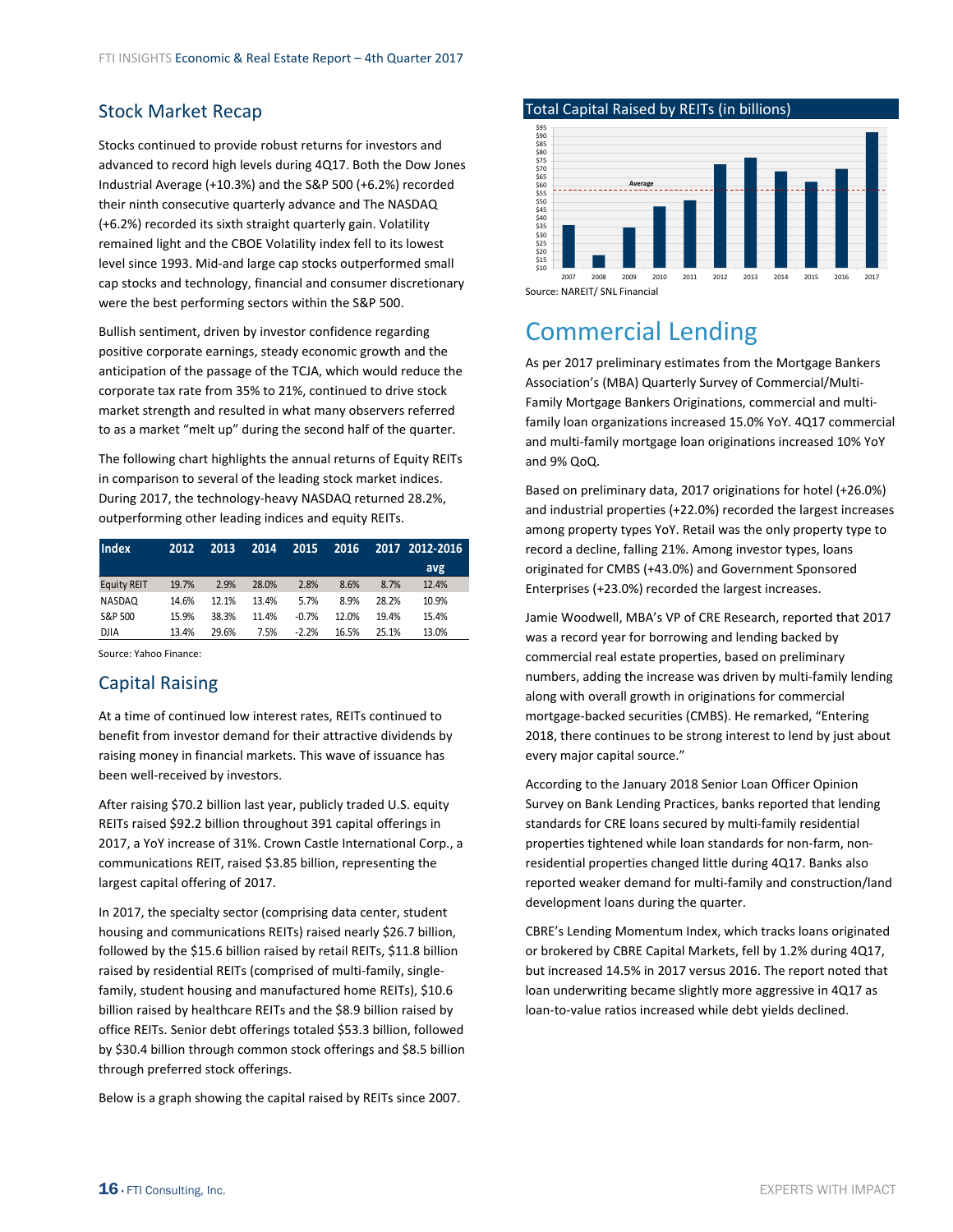<span id="page-16-0"></span>The following chart, per the Mortgage Bankers Association, summarizes lending activity by property and investor type. Of note, originations for hotel assets increased significantly during both periods while sizeable YoY gains were recorded for CMBS/Conduits and GSE's

| <b>Lending Activity 4Q 2017</b> |                                  |                           |  |  |  |  |
|---------------------------------|----------------------------------|---------------------------|--|--|--|--|
| <b>Type</b>                     | % Change since<br><b>40 2016</b> | % Change since<br>30 2017 |  |  |  |  |
| <b>Property Type</b>            |                                  |                           |  |  |  |  |
| Industrial                      | $-17.0%$                         | 25.0%                     |  |  |  |  |
| Multi-Family                    | 16.0%                            | 17.0%                     |  |  |  |  |
| Office                          | 7.0%                             | 9.0%                      |  |  |  |  |
| Retail                          | $-40.0%$                         | $-21.0%$                  |  |  |  |  |
| Hotel                           | 40.0%                            | 31.0%                     |  |  |  |  |
| <b>Health Care</b>              | $-36.0%$                         | $-28.0%$                  |  |  |  |  |
| <b>Investor Type</b>            |                                  |                           |  |  |  |  |
| CMBS/Conduits                   | 27.0%                            | $-6.0%$                   |  |  |  |  |
| Commercial Banks                | $-5.0%$                          | 8.0%                      |  |  |  |  |
| Life Insurance Co.              | $-4.0%$                          | 11.0%                     |  |  |  |  |
| GSE's (FNMA/FHLMC)              | 17.0%                            | 4.0%                      |  |  |  |  |
| Overall                         | 10.0%                            | $9.0\%$                   |  |  |  |  |

Below is a graph depicting the frequency of commercial/multi‐ family loan originations since 4Q12.

### Commercial/Multi‐Family Mortgage Bankers Origination Index

**2001 Quarterly Average = 100**



Source: Commercial Mortgage Bankers Association

# Commercial Mortgage Backed Securities (CMBS) Market

The revitalization of the CMBS market continues as a vital action for the recovery of the commercial real‐estate market.

### CMBS Issuances

According to data from Commercial Mortgage Alert (CMA), CMBS issuances registered \$29.0 billion during 4Q17, the highest quarterly output since 4Q07. According to Trepp, the lodging sector (35.0%) accounted for the largest percentage of CMBS issuances during the quarter, followed by the office (24.5%), retail (12.4%) and mixed‐use (11.6%) sectors.

CMBS issuance registered about \$95 billion in 2017, up about 25.0% from 2016, and ramped up quarterly during the year.

According to Trepp, about 30% of 2017 CMBS issuance was concentrated in office properties, followed by the lodging (28.0%), retail (13.5%), mixed‐use (13.0%), multi‐family (5.30%) and industrial (3.0%) sectors.

2017 issuance exceeded analyst expectations as the CMBS market has seemingly adapted to the risk retention rules enacted in late 2016. Analysts believed these rules would slow issuance by negatively impacting the ability of real estate owners to refinance loans on their properties; however, during 2017, investors increasingly purchased commercial real estate debt and were benefitted by low interest rates, minimum volatility, tighter spreads and a sizeable pipeline of loans in need of refinancing.

Looking ahead, Trepp is predicting that U.S. issuance will decline to about \$80 billion in 2018, in part to challenge the sourcing of new loans from a declining deal pipeline related to loan maturities.

### U.S. CMBS Issuances



Source: Commercial Mortgage Alert

### CMBS Delinquency

According to Morningstar, the CMBS delinquency rate declined for the sixth consecutive month in December to the lowest level since May 2009 as originations outpaced new problem loans and servicers continued to wind down their legacy portfolios. The September 2017 U.S. CMBS delinquency rate registered 2.41%, which is 59 BPS lower on a YoY basis. Other notable information from the December report is summarized below.

- The delinquent unpaid balance for CMBS totaled \$19.2 billion in December 2017, which was \$4 billion lower YoY.
- By property type, multi-family properties had the lowest delinquency rates at 0.6%. Office properties had the highest delinquencies (6.3%) followed by retail (5.6%), industrial (4.9%) and hotel (3.0**%**) assets.
- Retail loan delinquencies, at 37.3% of the total, have been the greatest contributor to CMBS delinquencies during the past 12 months and fell 18.2% to \$7.1 billion.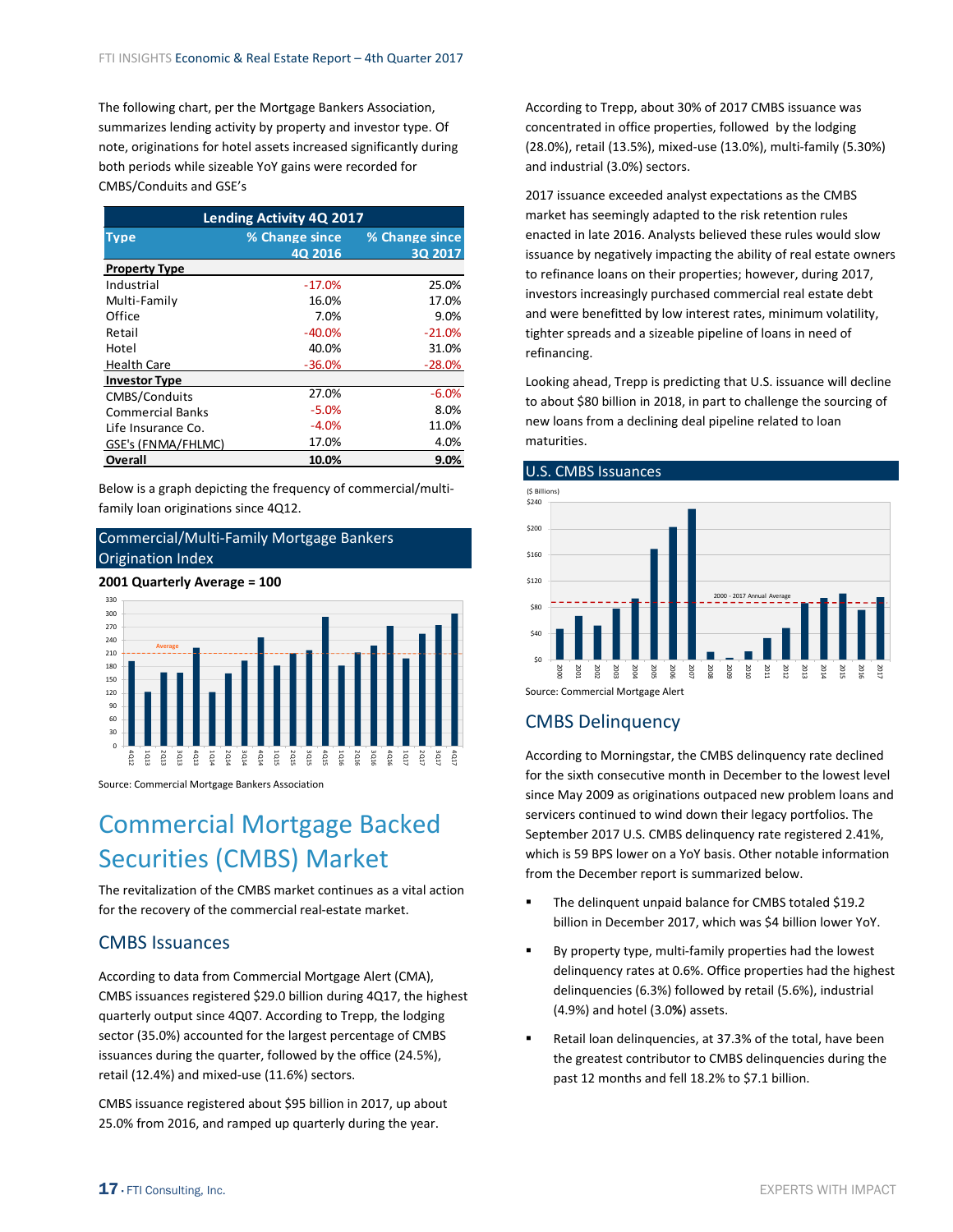- <span id="page-17-0"></span> Office loan delinquencies accounted for 35.0% of the total, but decreased \$1.8 billion or 21.5% YoY to \$6.7 billion.
- Hotel loan delinquencies, representing 9.2% of the total, fell 24.5% YoY to \$1.8 billion.
- Multi‐family loan delinquencies, representing 6.6% of the total, decreased 17.7% YoY to \$1.3 billion.
- Industrial loan delinquencies, representing 4.9% of the total, decreased 13.2% YoY to \$934 million.
- Delinquencies from deals issued in 2006 and 2007 represented 77.0% of all delinquencies by balance.
- The top three states ranked by delinquency exposure were Virginia, California and Ohio, which accounted for 20.0% of CMBS delinquencies.
- In December, the volume of newly delinquent loans was below \$1.0 billion for only the second time since 2014.

Below is a chart depicting monthly CMBS delinquencies since December 2012.



Source: Morningstar

# Property Sector Overviews

### **Office**

- 4Q17 office vacancies remained unchanged at 10.2% on both a YoY and QoQ basis.
- YoY, asking rental rates increased 4.2%, representing the sixth consecutive year of growth. CoStar reported that Class A asking rental rates were about \$8.50/sf higher than for Class B space.
- According to leading brokerages, tenants continued to expand and lease increasing amounts of space in areas with large concentrations of technology companies.
- Nearly 151 million square feet (msf) was under construction as of 4Q17, a slight decrease YoY. In Manhattan, development continues to progress on six buildings totaling nearly 13.0 msf, including several buildings within the

growing Hudson Yards neighborhood. In San Francisco, Salesforce Tower and First Street Tower, totaling near 2.6 msf, are nearing completion.

■ Approximately 621,000 jobs were created in the officeusing employment sectors during 2017, down 12.5% YoY. Most of the new positions were created in the professional and business services sector.



Source: CoStar (reflects select markets)

- About 89 msf was completed during 2017, an increase of 10.5% YoY (CoStar). Apple Park, the 2.8‐msf headquarters campus for Apple, in Cupertino, CA, was the most notable completion. Other top deliveries included 150 North Riverside Drive (1.2 msf) in Chicago and the 1.1 msf Northwestern Mutual Tower in Milwaukee, WI.
- During 2017, net absorption softened from 113.0 to 76.5 msf from the prior year. Since 2016, nearly all the absorption was recorded in suburban markets (68.0 msf) and most absorption was recorded for Class A assets (48.8 msf).

Below is CoStar's ranking of key market indicators among the largest office markets.

| 4Q17 Top 25 Office Markets Comparison |                                                  |                                |                                              |                   |      |  |  |
|---------------------------------------|--------------------------------------------------|--------------------------------|----------------------------------------------|-------------------|------|--|--|
|                                       | <b>YTD Net Absorption</b><br><b>Vacancy Rate</b> |                                | <b>YTD Construction</b><br><b>Deliveries</b> |                   |      |  |  |
| <b>Million SF</b>                     |                                                  | <b>Best Performing Markets</b> |                                              | <b>Million SF</b> |      |  |  |
| Dallas/Ft Worth                       | 5.56                                             | Tampa/St. Pete                 | 7.0%                                         | Dallas/Ft Worth   | 9.09 |  |  |
| Washington D.C.                       | 4.37                                             | San Francisco                  | 7.0%                                         | Chicago           | 3.34 |  |  |
| Chicago                               | 3.95                                             | St. Louis                      | 7.1%                                         | Houston           | 3.24 |  |  |
| Seattle                               | 2.70                                             | Long Island                    | 7.2%                                         | Denver            | 3.19 |  |  |
| <b>Boston</b>                         | 2.63                                             | Minneapolis                    | 7.3%                                         | Seattle           | 3.16 |  |  |
| Philadelphia                          | 2.25                                             | Seattle                        | 7.6%                                         | <b>Boston</b>     | 3.12 |  |  |
| Phoenix                               | 2.00                                             | Kansas City                    | 7.7%                                         | Washington D.C.   | 3.11 |  |  |
| St. Louis                             | 1.89                                             | <b>Boston</b>                  | 7.9%                                         | Atlanta           | 2.67 |  |  |
| Atlanta                               | 1.89                                             | New York City                  | 8.1%                                         | Los Angeles       | 2.31 |  |  |
| Detroit                               | 1.77                                             | Philadelphia                   | 8.3%                                         | Orange County     | 2.13 |  |  |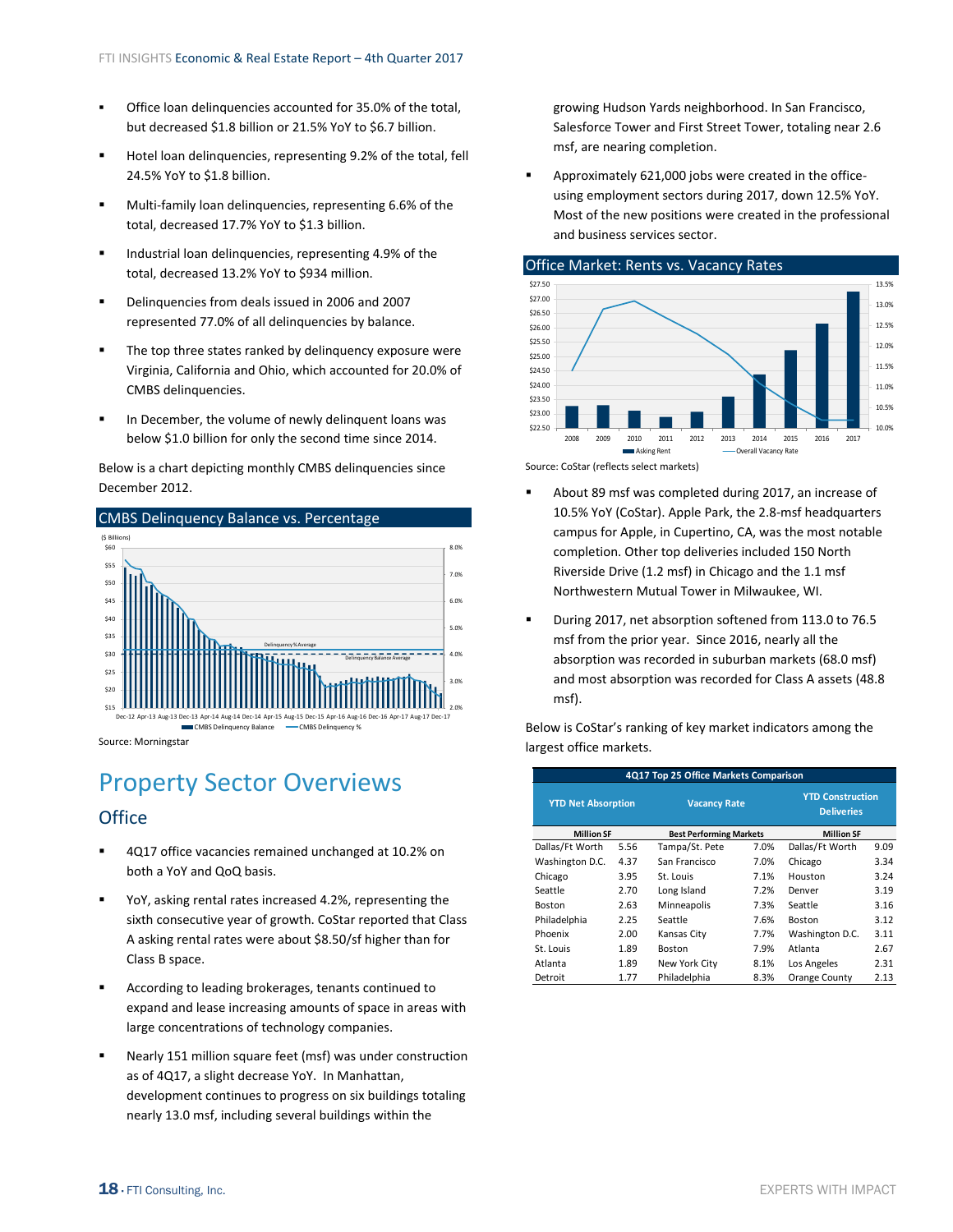# <span id="page-18-0"></span>Industrial

- Steady demand for modern distribution space driven by rising e‐commerce sales, a strengthening manufacturing sector and improving global trade has positively impacted the industrial sector.
- Vacancy rates declined 20 BPS YoY to 5.0% and are at a historically low level.
- Despite healthy market fundamentals, net absorption slowed to approximately 310 msf during the year, down about 10.0% from 2016 levels.



Source: Costar (reflects select markets)

- To satisfy growing demand, developers delivered about 276 msf during 2017, a 4.0% YoY increase. It was estimated that nearly 40 industrial facilities greater than 1.0 msf were delivered in 2017, including several fulfillment centers for Amazon.
- About 280 msf was under construction as of 4Q17, an 11.0% YoY increase. Work continues on Tesla's 3.8 million square foot Gigafactory in Northern Nevada, significant facilities for Michelin (3.0 msf) and Volvo (2.3 msf) are progressing in South Carolina, and development of a 2.8‐ msf data center for Facebook is advancing in New Mexico.
- Leasing was strong to end 2017. Best Buy, Amazon, NFI, Allied Beverage Group, S&S Activewear, Geodis and Home Depot all executed leasing transactions in excess of 500,000 sf during 4Q17.
- Due to limited available modern product, "last mile" distribution facilities, many of which are older facilities in infill and secondary locations, continue to emerge to shorten the supply chain and to facilitate the faster delivery of goods to consumers and businesses.
- Supported by the \$5 billion Panama Canal expansion, U.S. seaport and inland port markets continue to drive industrial development and experience significant growth in inbound container volumes.

E‐commerce, which now accounts for little more than 9.0% of total retail sales, is a significant economic driver that has driven demand for industrial space as retailers continue to adjust their supply chain policies to ensure faster delivery times.



Source: Census Bureau

Below is CoStar's ranking of key market indicators among the largest industrial markets.

| 4Q17 Top 25 Industrial Markets Comparison           |       |                     |                   |                                              |       |  |  |  |
|-----------------------------------------------------|-------|---------------------|-------------------|----------------------------------------------|-------|--|--|--|
| <b>YTD Net Absorption</b>                           |       | <b>Vacancy Rate</b> |                   | <b>YTD Construction</b><br><b>Deliveries</b> |       |  |  |  |
| <b>Million SF</b><br><b>Best Performing Markets</b> |       |                     | <b>Million SF</b> |                                              |       |  |  |  |
| Dallas/Ft Worth                                     | 22.89 | West Michigan       | 1.7%              | Dallas/Ft Worth                              | 28.73 |  |  |  |
| Philadelphia                                        | 21.38 | Los Angeles         | 2.0%              | Inland Empire CA                             | 20.38 |  |  |  |
| Atlanta                                             | 20.55 | Orange County CA    | 2.7%              | Chicago                                      | 18.77 |  |  |  |
| Chicago                                             | 17.94 | Seattle             | 3.0%              | Philadelphia                                 | 15.71 |  |  |  |
| Inland Empire CA                                    | 14.76 | Detroit             | 3.0%              | Atlanta                                      | 15.06 |  |  |  |
| Northern NJ                                         | 10.30 | Cincinnati          | 3.1%              | Northern NJ                                  | 9.13  |  |  |  |
| Phoenix                                             | 9.78  | Cleveland           | 3.9%              | Houston                                      | 8.20  |  |  |  |
| Cincinnati                                          | 7.61  | Long Island         | 3.9%              | Los Angeles                                  | 6.63  |  |  |  |
| Los Angeles                                         | 7.29  | Milwaukee           | 4.1%              | Phoenix                                      | 6.25  |  |  |  |
| Houston                                             | 6.75  | Minneapolis         | 4.1%              | Denver                                       | 6.23  |  |  |  |
| Source: CoStar                                      |       |                     |                   |                                              |       |  |  |  |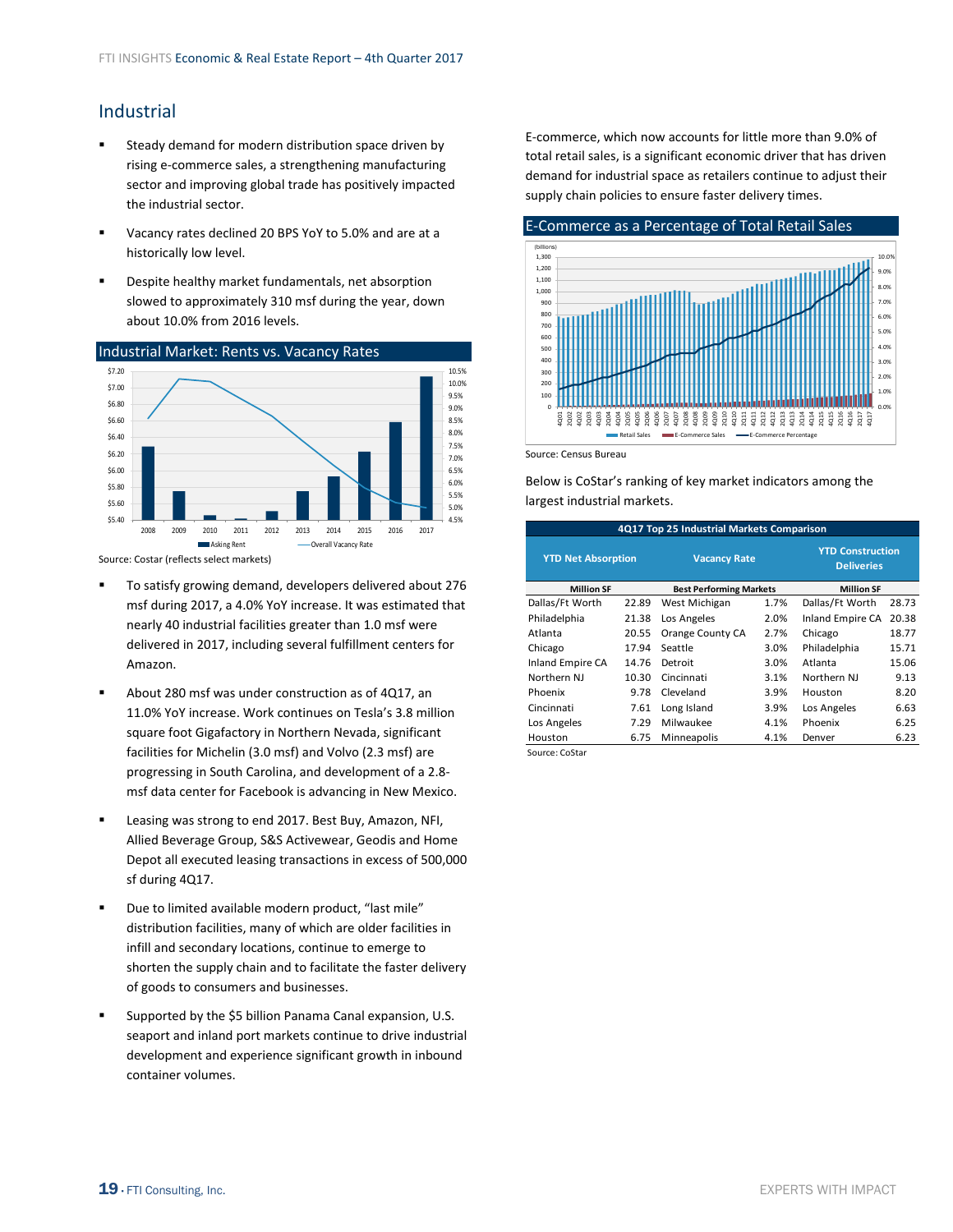# <span id="page-19-0"></span>Retail

- Retail sales increased 5.5% YoY in 4Q17 and reached their highest level since 2014 on increased consumer optimism regarding the labor market and economy.
- **•** Despite an increasing number of retail closings and bankruptcies, the overall retail vacancy rate fell 20 BPS YoY to 4.9% as of 4Q17. The neighborhood shopping center sector, which comprises about 70% of all retail inventory, had higher vacancies (7.4%) than the smaller mall (3.9%) and power center (4.7%) sectors.
- As space has tightened, asking rental rates increased about 5.5% YoY.



Source: CoStar (reflects select markets)

- New development remains modest, as cautious developers wait for projects to be extensively pre‐leased before breaking ground, typically for single‐tenant formats, in locations with strong demographic profiles.
- Although the pace of Chapter 11 filings slowed in 4Q17, numerous retailers declared for bankruptcy protection in 2017 in response to consumers' desire to purchase more goods online, spend more on travel and experience‐ related activities, and focus more shopping more at discount and off‐price retailers. In September, Toys "R" Us filed the third largest retail bankruptcy, only behind 2002 Kmart and 1990 Federated Department Stores filings.

### **Significant 2017 Retail Chapter 11 Bankruptcy Filings**

| Company                      |                                  |
|------------------------------|----------------------------------|
| Charming Charlie (4Q17)      | Papaya Clothing (2017)           |
| Styles for Less (4Q17)       | RadioShack (1Q17)                |
| Toys R Us (3Q17)             | Gander Mountain (1Q17)           |
| Aerosoles (3Q17)             | Gordmans Stores (1Q17)           |
| Vitamin World (3Q17)         | hhGregg $(1Q17)$                 |
| Perfumania (3Q17)            | BCBG Max Azria (1Q17)            |
| True Religion Apparel (3Q17) | Wet Seal (1Q17)                  |
| Alfred Angelo (3Q17)*        | Marbles - The Brain Store (1Q17) |
| Gymboree (2Q17)              | Vanity (1Q17)                    |
| rue 21 (2Q17)                | Eastern Outfitters (1Q17)        |
| Payless ShoeSource (2Q17)    | Limited Stores (1Q17)            |
| * Represents Chapter 7       |                                  |

Sources: CNBC, businessinsider.com

 As the supply of physical stores continues to overshadow shopper demand, retailer profits have continued to be negatively impacted, contributing to a surge of store closings. During 2017, it was estimated that 7,000 store closings were announced, which surpassed the previous high set during recession.

| <b>Significant Announced Retail Store Closings</b> |               |                      |               |  |  |  |
|----------------------------------------------------|---------------|----------------------|---------------|--|--|--|
| <b>Company</b>                                     | <b>Stores</b> | <b>Company</b>       | <b>Stores</b> |  |  |  |
| Radio Shack                                        | 1,470         | American Apparel     | 110           |  |  |  |
| Payless ShoeSource                                 | 700           | Gordman's Stores     | 101           |  |  |  |
| Rue <sub>21</sub>                                  | 400           | Michael Kors         | 100           |  |  |  |
| Ascena Retail Group                                | 400           | Charming Charlie     | 100           |  |  |  |
| Sears and Kmart                                    | 358           | The Children's Place | 100           |  |  |  |
| Gymboree                                           | 330           | Dollar Tree          | 74            |  |  |  |
| The Limited                                        | 250           | Aerossoles           | 74            |  |  |  |
| hhgregg                                            | 220           | Macy's               | 74            |  |  |  |
| GameStop                                           | 190           | Gap                  | 70            |  |  |  |
| Bebe Stores Inc.                                   | 180           | <b>Staples</b>       | 70            |  |  |  |
| Wet Seal                                           | 171           | <b>CVS</b>           | 70            |  |  |  |
| Crocs                                              | 160           | Aaron's              | 64            |  |  |  |
| J.C. Penney                                        | 138           | <b>MC Sports</b>     | 68            |  |  |  |
| Vitamin World                                      | 124           | Perfrumania          | 65            |  |  |  |
| <b>BCBG Max Azria</b>                              | 120           | Alfred Angelo        | 61            |  |  |  |

Source: Fung Global Retail & Technology

Source: Fung Global Retail & Technology

 Dollar store chains (such as Dollar General and Dollar Tree), national discounters (such as TJ Maxx, Ross and Walmart), and new U.S. grocery chains (Aldi and Lidl) continue to be the primary drivers of brick and mortar retail growth. Significant U.S. store openings are summarized below.

| <b>Significant Announced Retail Store Openings</b> |               |                       |               |  |  |  |  |
|----------------------------------------------------|---------------|-----------------------|---------------|--|--|--|--|
| <b>Company</b>                                     | <b>Stores</b> | <b>Company</b>        | <b>Stores</b> |  |  |  |  |
| Dollar General                                     | 1,285         | Gap                   | 90            |  |  |  |  |
| Dollar Tree                                        | 650           | Walmart               | 89            |  |  |  |  |
| Aldi                                               | 400           | Sephora               | 70            |  |  |  |  |
| TJX                                                | 111           | Hobby Lobby           | 60            |  |  |  |  |
| Five Below                                         | 100           | H&M                   | 46            |  |  |  |  |
| Ulta                                               | 100           | Dick's Sporting Goods | 43            |  |  |  |  |
| Lidl                                               | 100           | Target                | 32            |  |  |  |  |
| <b>Ross Stores</b>                                 | 100           | Costco                | 24            |  |  |  |  |

Source: Fung Global Retail & Technology

Source: Fung Global Retail & Technology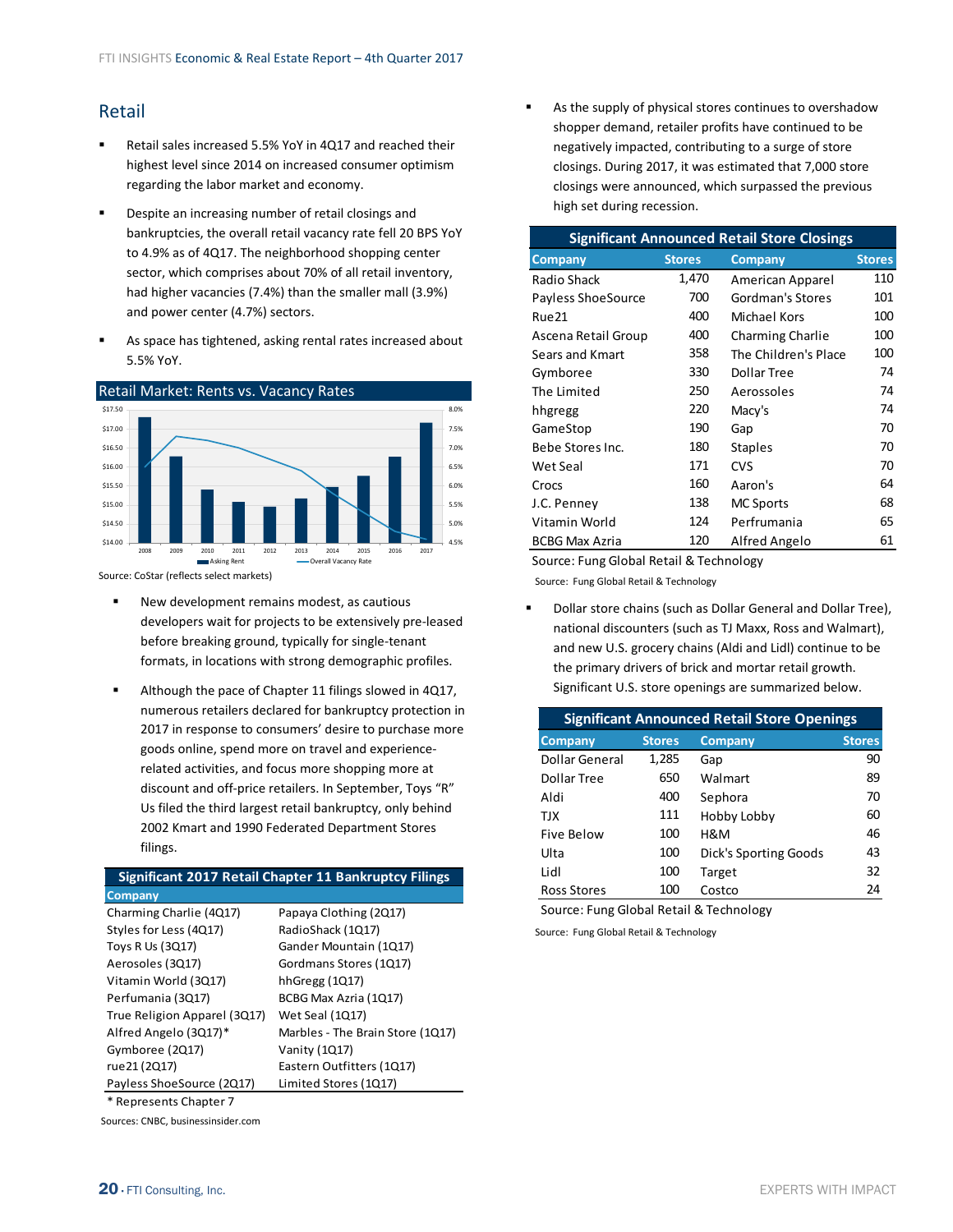# <span id="page-20-0"></span>Apartment

- According to Reis, Inc. the national vacancy rate increased 10 BPS QoQ and 30 BPS YoY to 4.5%, primarily due to new supply being delivered. Vacancies have been slowly rising after bottoming at a cyclical low in 3Q16.
- Despite the uptick in available units, average asking rental rates grew by 0.5% QoQ during 4Q17 and 4.2% YoY according to Reis, Inc. Effective rents increased 0.5% QoQ and 3.6% YoY.
- As steady demand for apartments has continued, partly in response to the challenges of home ownership, landlord concessions have lessened, resulting in higher effective rents; however, effective rent growth has slowed in recent quarters as concessions have increased due to increasing competition.
- Apartment deliveries increased to about 66,000 units during 4Q17 and totaled about 220,000 units during the year, slightly higher than last year's total (Reis, Inc.).
	- According to Realpage, the number of apartments completed in the U.S. hit a 30‐year high in 2017, driven by completions in the Dallas, New York and Houston metro areas.



Source: Reis, Inc.

- 2017 net absorption totaled about 168,000 units, off nearly 22% from 2016 totals. Given the active pipeline currently under construction and reported delays for several projects nationwide, absorption is predicted to escalate during the next several quarters.
- Apartments incorporated into walkable, mixed‐use developments and near employment centers and transit hubs in urbanized environments continue to highly coveted, but most prospective tenants are driving demand for Class B product in suburban or secondary locations, where rents are more affordable.
- Steady demand continues to be fueled by new millennial household formations, downsizing baby boomers and existing renters who cannot qualify for a mortgage.

# **Hotel**

- During 2017, Smith Travel Research (STR) reported that hotel occupancies increased 0.9% to 65.9%, the average daily rate increased 2.1% to nearly \$126.72 and RevPAR, increased 3.0% to about \$83.57. The absolute values in these three primary performance metrics were each the highest STR has ever benchmarked.
	- There were also records set for demand (1.23 billion room‐nights sold) and supply (1.87 billion room‐nights available).
- According to STR, there were about 1,400 U.S. projects, totaling nearly 180,000 rooms, under construction as of December 2017. This represents a 3.7% YoY decrease and the third consecutive monthly decline. It was speculated that the decline was due in part to greater difficulty in obtaining financing for new projects.
- New hotel construction continues to be focused within the upscale segment, which includes select‐service and extended‐stay hotels. Economy class projects have been limited due to rising construction costs and weaker performance metrics.
	- STR reported that New York had about 12,000 rooms being built across 69 hotels, followed by the Dallas (5,770 rooms in 45 hotels) and Nashville (5,030 rooms in 33 hotels) markets.



Source: Smith Travel Research

- **•** Of the top 25 markets, 18 reported YoY RevPAR growth as per STR. Houston posted the largest 2017 annual increases in RevPAR (+10.5%) and occupancy (+7.1%), driven by the effects of Hurricane Harvey, which boosted demand to accommodate displaced residents, relief workers and insurance adjustors. Orlando reported the only other double‐digit rise in RevPAR and Nashville posted the largest YoY rise in ADR (+6.2%).
- In absolute values, New York, NY recorded the highest levels in occupancy (86.7%), ADR (US\$256) and RevPAR (US\$222) in 2017.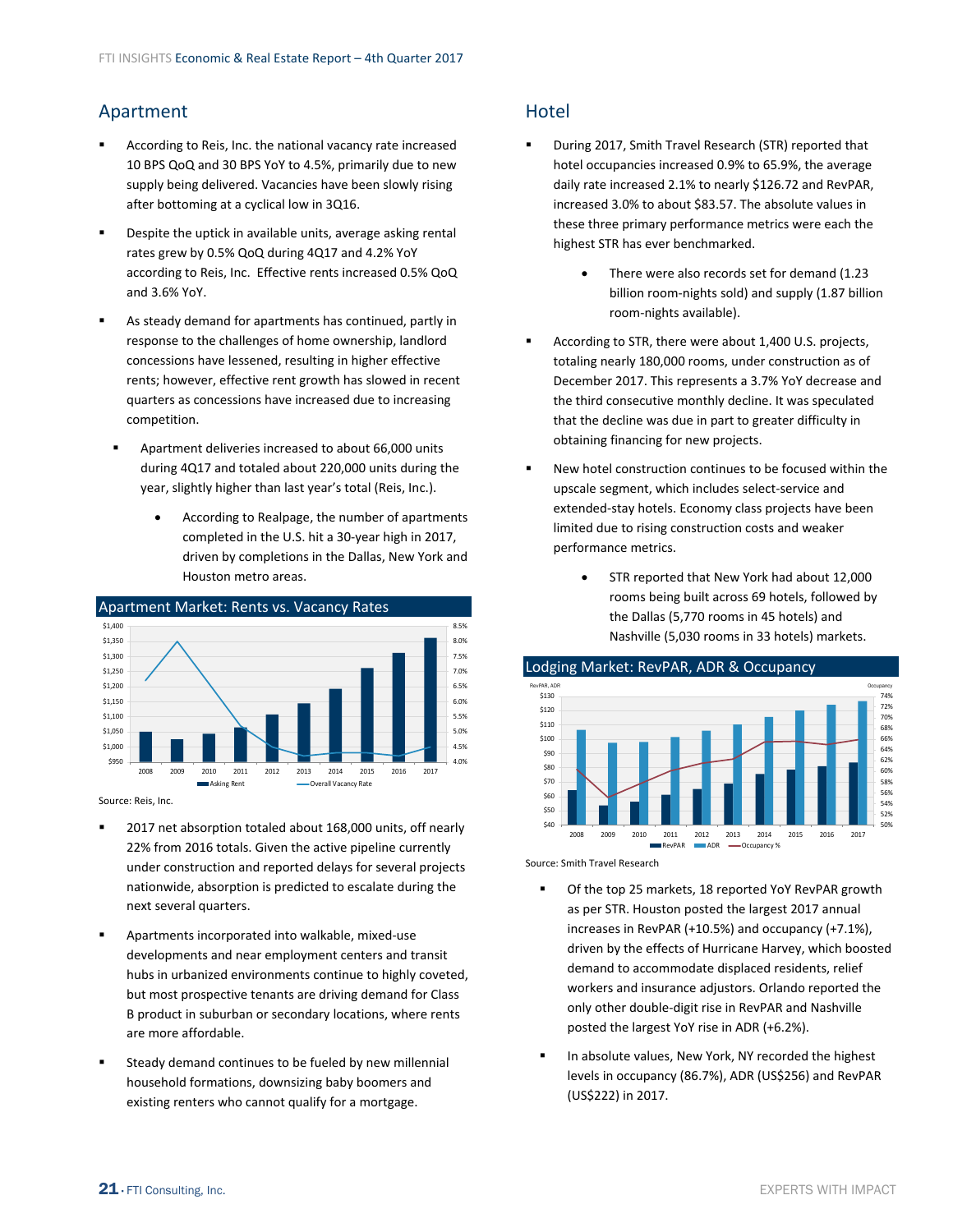# <span id="page-21-0"></span>Forecast

## Economic

- Steady economic growth in the near term will be supported, in part, by tax cuts to both business and individuals. These tax cuts along with rising disposable income (from stock market and housing value gains) should further stimulate consumer spending.
- Strong global growth along with corporate tax reductions are expected to boost business spending and investment.
- After the Federal Reserve raised the federal funds rate three times in 2017, indications are that a March rate hike is likely.
- An unbalanced housing market is expected to persist in the near‐term as historically low inventory levels will not be able to satisfy demand, which will drive prices higher.
- As the economy nears full employment, job growth is expected to moderate, but annual wage growth, which had trended around 2.5% for the past several years, is projected to accelerate modestly.
- After rising 2.1% in 2017, inflation is expected to rise modestly in 2018, reflecting higher gasoline and energy prices.

# General Property

- Spreads between real estate cap rates and interest rates are expected to further compress with additional anticipated interest rate hikes. As a result, investors will continue looking towards secondary markets, expanding property acquisition beyond core assets and into Class B product and niche property sectors to maximize yields.
- A divide between seller expectations and buyer valuations will likely continuing weigh on sales volume despite a large amount of capital ready to be deployed by potential investors.
- U.S. commercial real estate assets will continue to attract international investors and support pricing; however, investors have increasingly expressed more caution towards U.S. real estate assets due to interest rate risks, elevated valuations, oversupply (in select markets) and political turmoil.
- Although REITs will continue attracting the interest of investors, returns may be challenged by rising interest rates.
- U.S. CMBS issuance is expected to decline modestly, due in part to a thinning deal pipeline from loan maturities.

# Property Sector

- **Retail:** Although steady consumer spending is expected to persist, brick and mortar establishments will continue to consolidate and close stores. As landlords attempt to fill these vacancies, new tenants are expected to ask for more concessions and flexible lease terms. Rather than build, developers will continue repositioning older/obsolete retail assets into new, consumer driven venues.
- **Apartment:** Favorable demographic drivers should sustain demand for rentals as millennial household formation continues to rise while more empty nester baby boomers will look to downsize from owned‐homes into amenity‐filled rentals. Economically, rising home prices will continue to present affordability challenges to ownership and force potential buyers to remain in rental housing.
- **Office:** As positions become more difficult to fill, a tighter labor market is projected to challenge growth in office‐ using job sectors. Raised construction levels are expected to drive up vacancies and to constrain rental growth in select metropolitan markets. Investors and tenants will continue exploring suburban locations where less price appreciation has occurred relative to CBD locations.
- **Industrial:** E‐commerce will continue to drive demand for modern distribution space/fulfillment centers and result in supply chain modernization to deliver products to consumers in the fastest and most efficient way. As more speculative supply enters the market, vacancy rates are expected to increase in select metropolitan markets and rental rate appreciation will slow modestly.
- **Hotel:** RevPAR and ADR are projected to grow modestly while the luxury and independent chain‐scale segments are likely to report the largest increases in occupancy. President Trump's travel bans and immigration crackdowns may lead to a decline in international travel. The rising cost of labor and the continued rise of home sharing companies (with lower overhead costs and less regulations) will continue to challenge leading hotel flags.